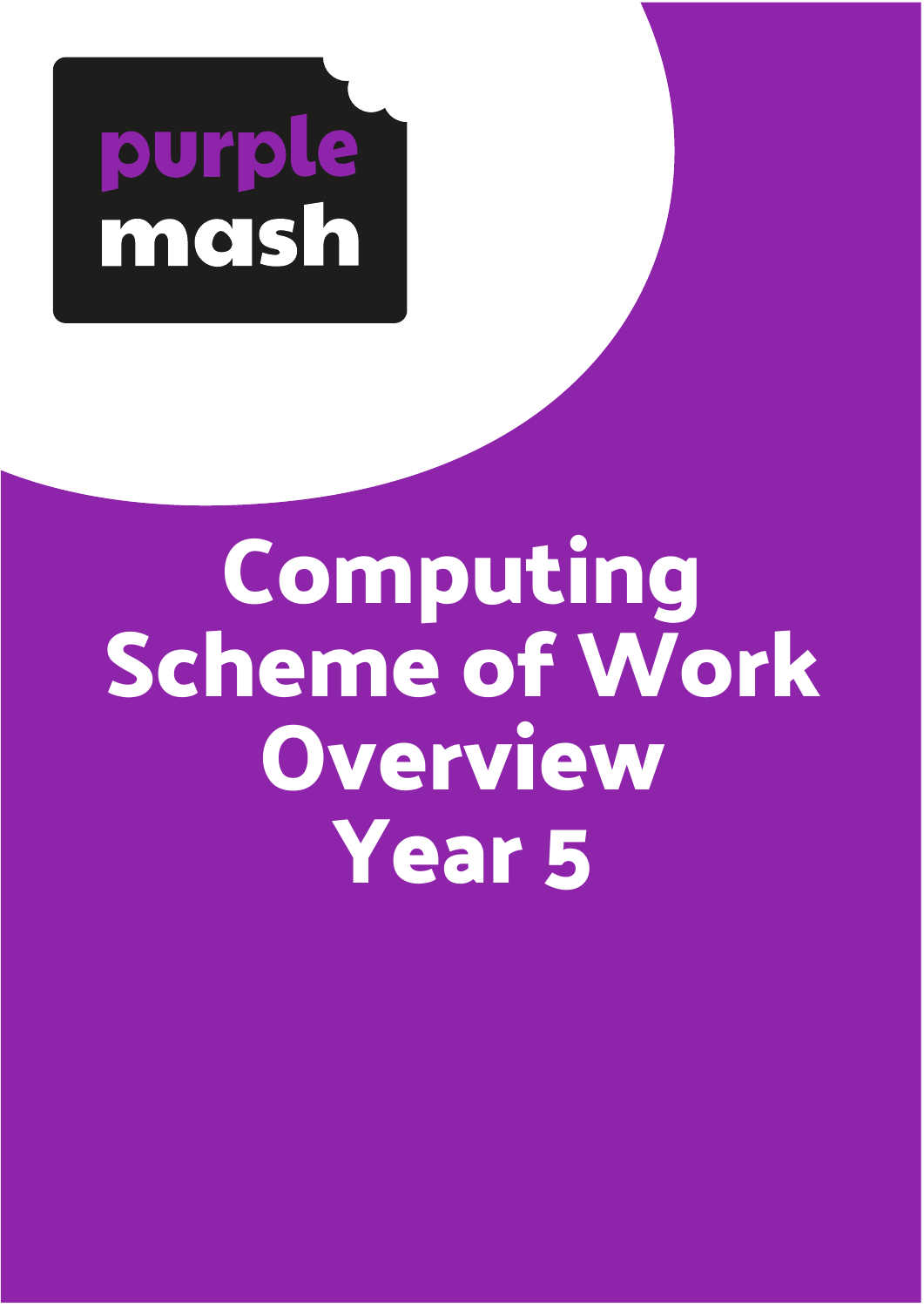# **Contents**



Need more support? Contact us: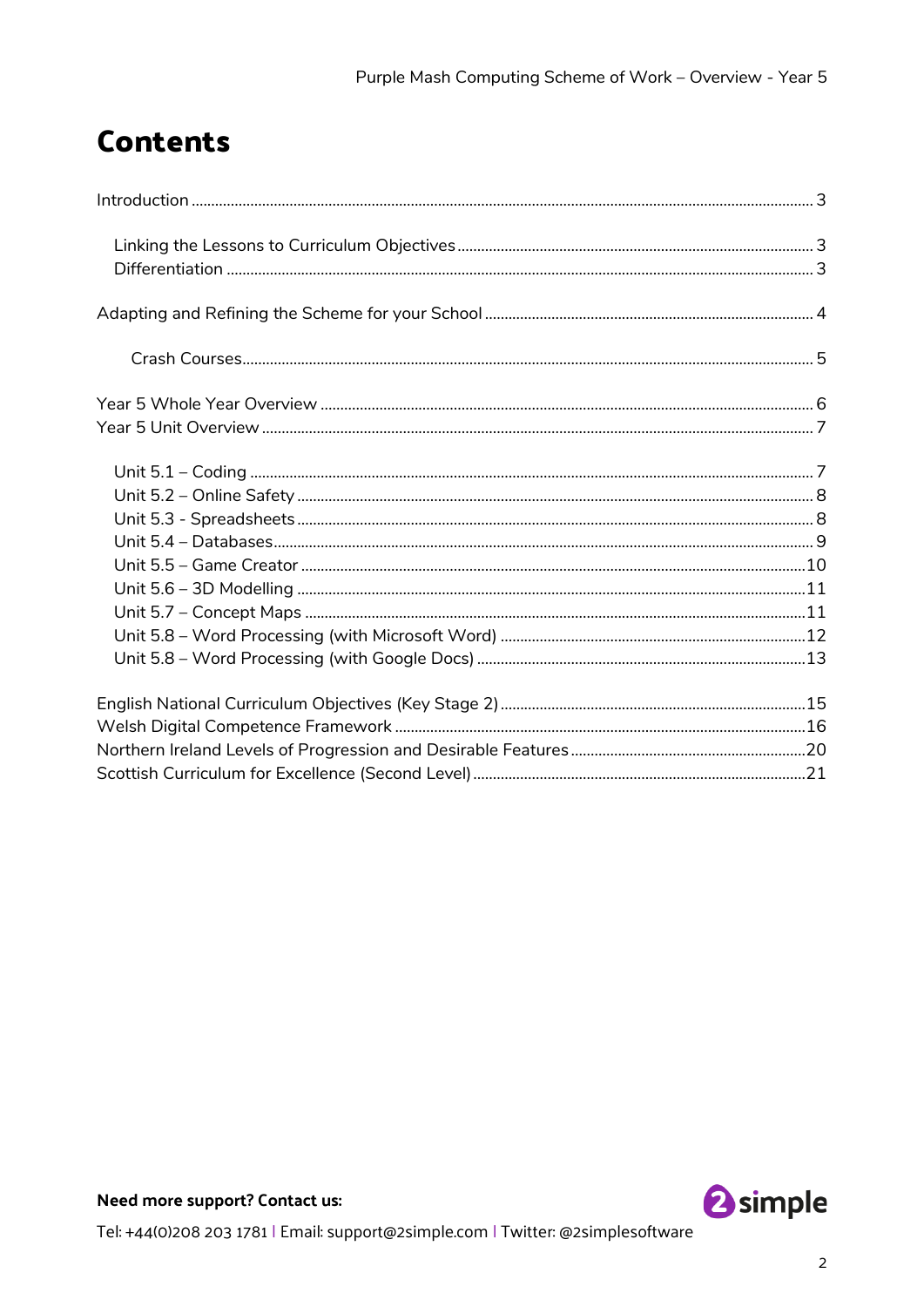# <span id="page-2-0"></span>**Introduction**

This document contains an overview of the units included in the Purple Mash Computing Scheme of Work for Year 5.

For detailed lesson plans and other information, see the documents for the individual units themselves.

Most lessons assume that children are logged onto Purple Mash with their own individual usernames and passwords, so their work will be saved in their own folders automatically and can be easily reviewed and assessed by the class teacher. If children have not used and logged onto Purple Mash before then they will need to spend some time before starting these lessons, learning how to do this. Children can be supported by having their printed logon cards (produced using [Create and Manage Users\)](https://www.purplemash.com/site#app/guides/Create_Manage_Users_Guide) to hand.

Lesson plans also make use of the facility within Purple Mash to set activities for pupils which they can then complete and hand-in online (2Dos). This enables you to assess their work easily as well as distribute resources to all pupils. If children have not opened 2Dos before then they will need more detailed instructions about how to do this. A teacher's guide to 2Dos can be found in the teacher's section: [2Dos Guide.](https://www.purplemash.com/site#app/guides/2dos_pdf_Guide)

If you are currently using a single login per class or group and would like to set up individual logins yourself, then please see our guide to doing so at [Create and Mange Users.](https://www.purplemash.com/site#app/guides/Create_Manage_Users_Guide) Alternatively, please contact support at [support@2simple.com](mailto:support@2simple.com) or 0208 203 1781.

To force links within this document to open in a new tab, right-click on the link then select 'Open link in new tab'.

# <span id="page-2-1"></span>**Linking the Lessons to Curriculum Objectives**

At the end of this document you will find a breakdown showing how the units relate to the curricula of England, Wales, Northern Ireland and Scotland. Within each unit document is a section called Assessment Guidance with exemplars of how a child at emerging, expected and exceeding level of achievement could demonstrate this in their work through the unit. These statements could also be used for reporting.



This information can be used in association with the Purple Mash Data Dashboard to make and record judgements about children's outcomes and demonstrate progress over time.

For more information about the Data Dashboard see the [Data Dashboard manual](https://www.purplemash.com/app/guides/Data_Dashboard_Users_Guide) or view the videos within the Data Dashboard tool.

### <span id="page-2-2"></span>**Differentiation**

Where appropriate, guidance has been given on how to simplify tasks within lessons or challenge those who are ready for more stretching tasks.

#### **Need more support? Contact us:**

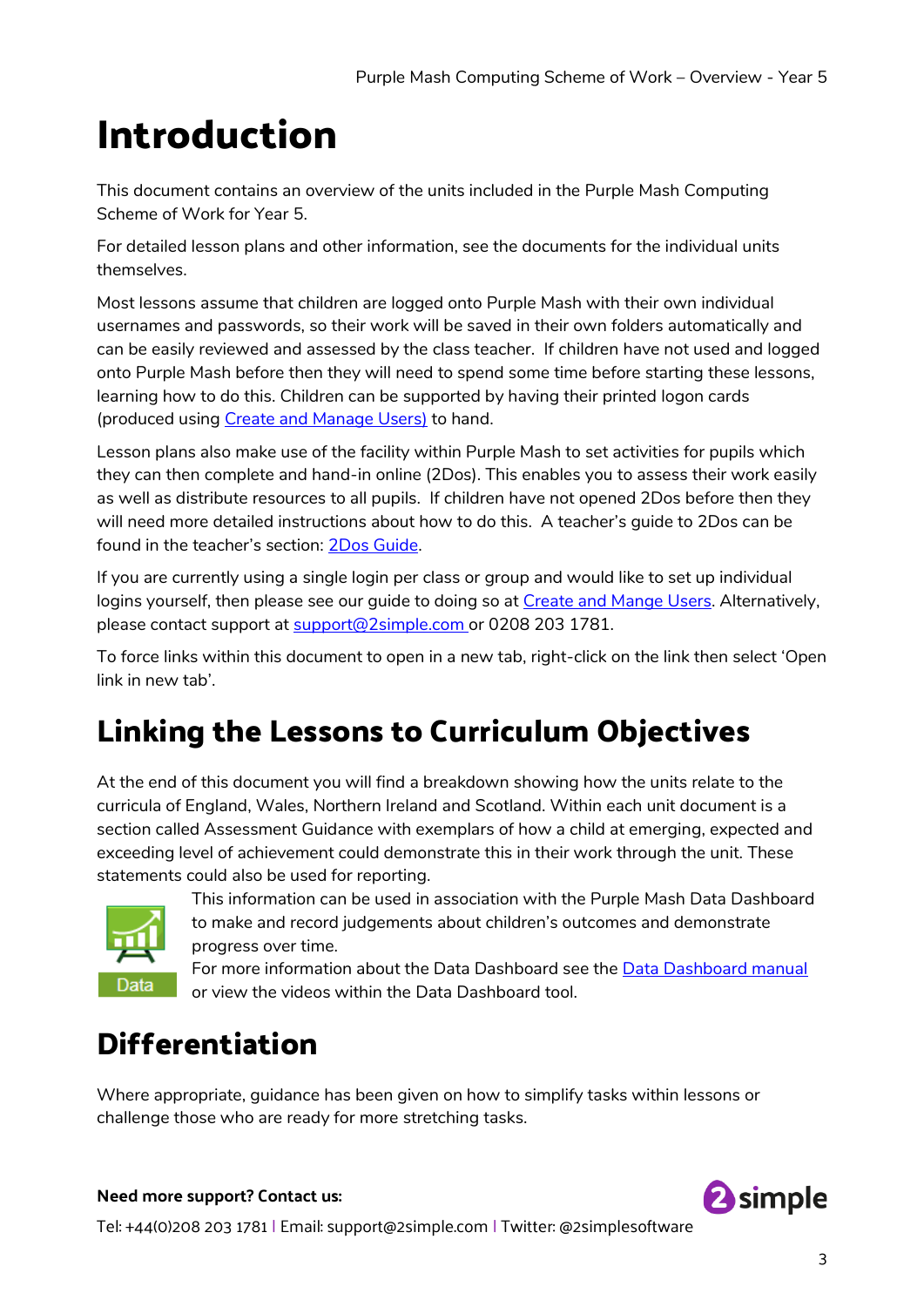# <span id="page-3-0"></span>**Adapting and Refining the Scheme for your School**

In an ideal world, pupils would be able to complete all units; this provides a wide range of different technological experiences using a variety of tools. The overlaps between units serve to deepen understanding of computational concepts and provide opportunities for pupils to apply and extend understanding and make links in their knowledge and capabilities.

However, as a school, you might decide that you need to refine the scheme for your own purposes and needs, meaning that not all units can be covered. This section aims to help you to do this whilst still being confident in curriculum coverage.

Firstly, use the colour coding to pick and choose units that cover the three strands of computing content to ensure a spread of complimentary opportunities and skills and to ensure curriculum coverage. Ideally, balance these strands over the whole school so that pupils cover and revisit all areas.

Secondly, look for opportunities to incorporate the computational skills into other subjects. Resources could be adapted or created to match your topics. Here are some suggestions:

Units that link to the maths curriculum:

- 5.4 Databases
- 5.3 Spreadsheets

Units that could be part of English lessons:

• 5.8 Word Processing

Units that could easily be topic linked; resources will need to be adapted to have a topic theme: Any of the data handling units suggested in the maths section.

• 5.5 Game Creator

For lessons taught more discretely as computing such as Email (3.5) and Blogging (6.4), topic themes could still be used to double-up on objectives covered.

Online safety units can be part of RSE\PSHE lessons; there is a strong link between the learning objectives related to online safety with many of the online safety lessons aligning with RSE\PSHE objectives.

We have a stand-alone spreadsheet unit for Y6, this does not rely upon having completed the other spreadsheet units so might be another way to familiarise pupils with spreadsheets without including a spreadsheet unit in each year groups. In this case, we would advise including the use of spreadsheets and other data programs within maths where there is a curricular link.

**Need more support? Contact us:** Tel: +44(0)208 203 1781 | Email: support@2simple.com | Twitter: @2simplesoftware

2 simple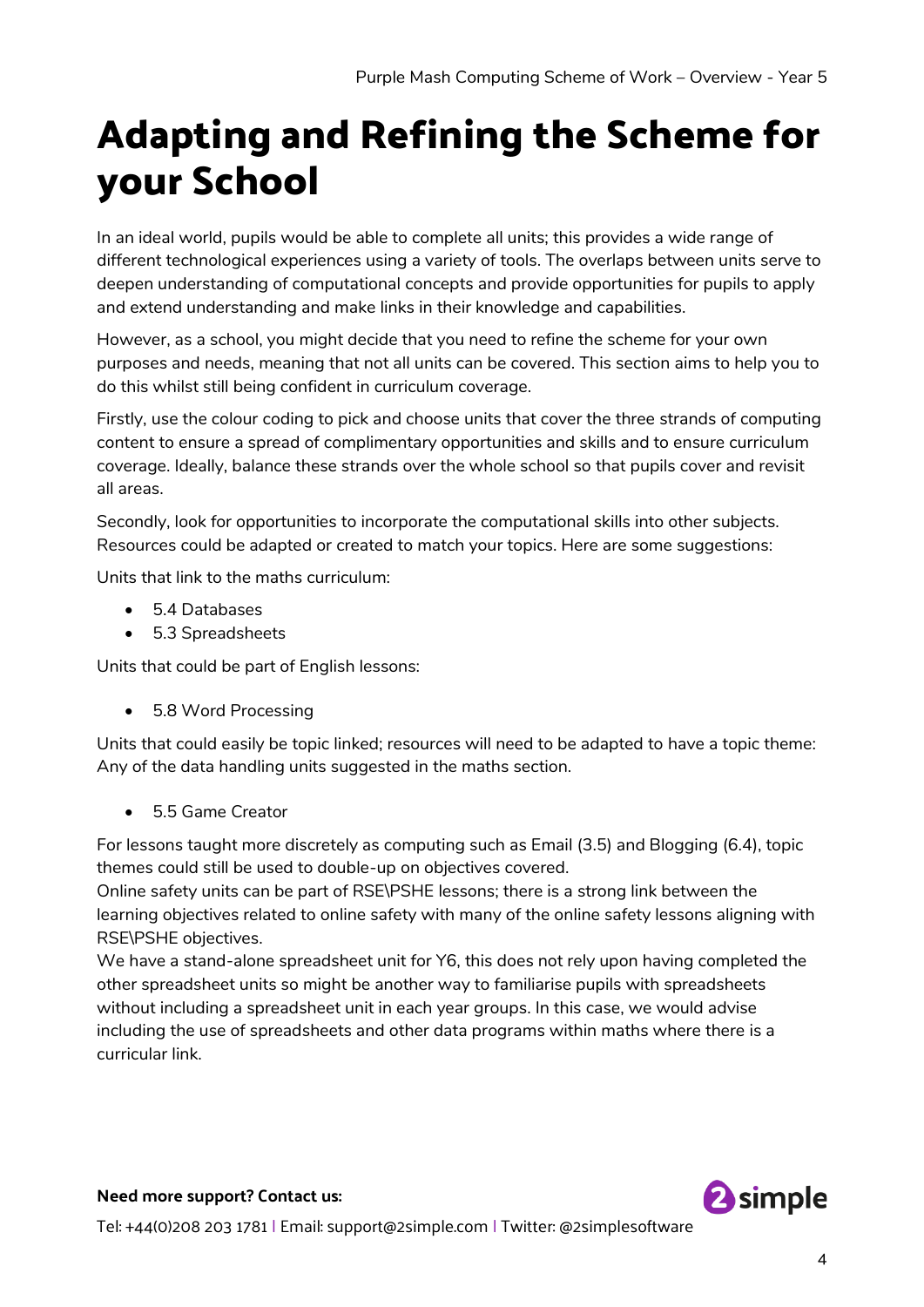#### <span id="page-4-0"></span>**Crash Courses**

There are crash course units for Spreadsheets using 2Calculate and Coding using 2Code. Use these units instead of the standard Spreadsheets and Coding units if the children have not completed the prior year's spreadsheets or coding units. The crash courses are designed to enable children to catch up with the main features of the units from previous years and progress onto the standard units in the next year.

For example, if you are a school that starts in year 3 with children joining from different settings who have not used the Purple Mash Computing Scheme, you would start with the crash courses in year 3 for Coding and Spreadsheets and then children will be ready for the standard units for coding and spreadsheets in year 4.

Use these units if your school has just started using the scheme so children have not completed the prior year units.



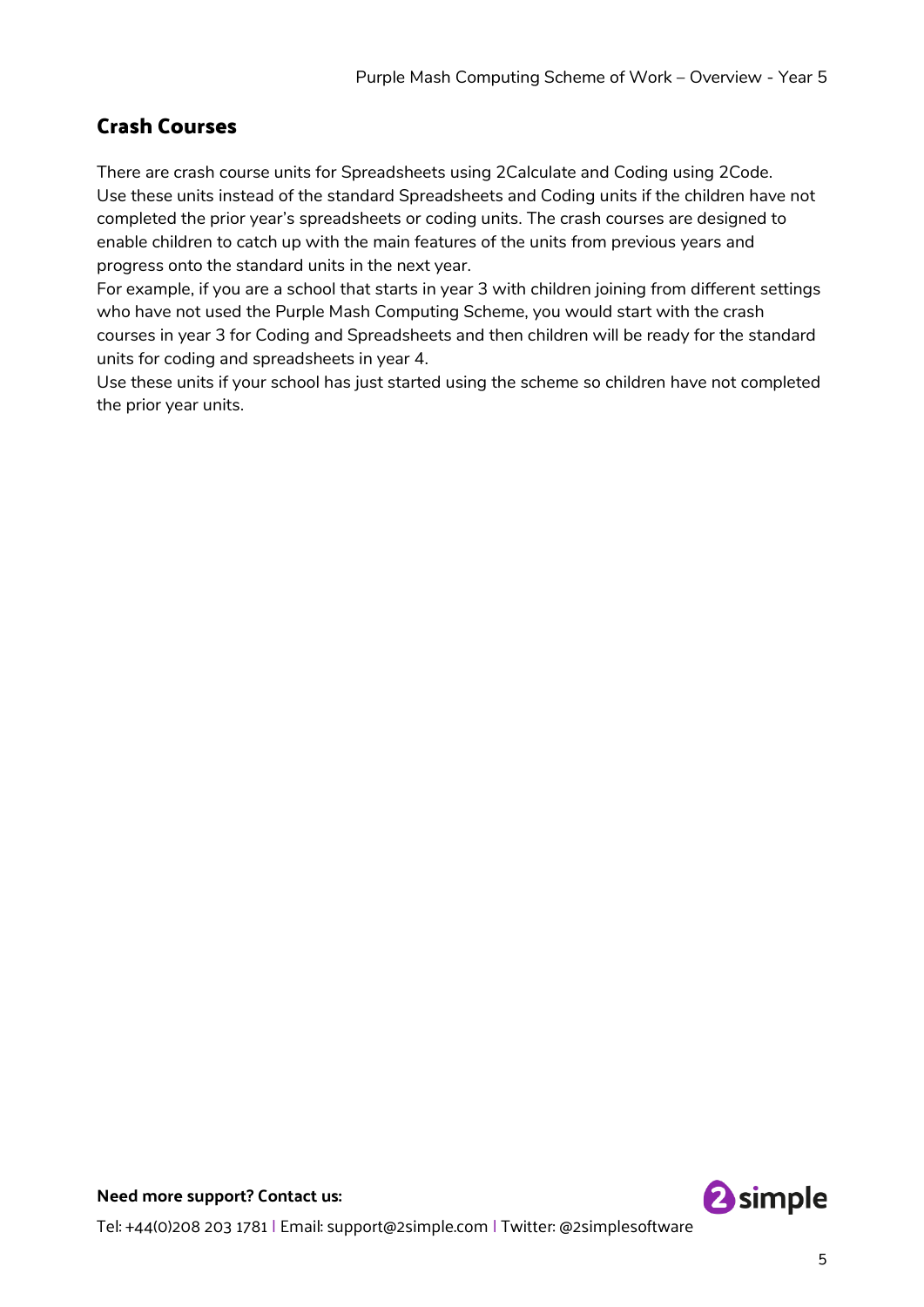# <span id="page-5-0"></span>**Year 5 Whole Year Overview**

| Predominant Area of Computing* |             |  |          |
|--------------------------------|-------------|--|----------|
| Computer                       | Information |  | Digital  |
| Science                        | Technology  |  | Literacy |

\*Most units will include aspects of all strands.

**These units can be taught in any order to meet the needs of your wider curriculum.**

| <b>Unit 5.1</b><br><b>Coding</b><br>Number of lessons $-6$<br><b>Main Programs-</b><br>2Code             | <b>Unit 5.2</b><br><b>Online safety</b><br>Number of lessons $-3$<br><b>Programs - Various</b>                                                                   | <b>Unit 5.3</b><br><b>Spreadsheets</b><br>Number of lessons $-6$<br>Programs-<br>2Calculate               |
|----------------------------------------------------------------------------------------------------------|------------------------------------------------------------------------------------------------------------------------------------------------------------------|-----------------------------------------------------------------------------------------------------------|
| <b>Unit 5.4</b><br><b>Databases</b><br>Number of lessons $-4$<br>Programs-<br>2Question,<br>2Investigate | <b>Unit 5.5</b><br><b>Game Creator</b><br>Number of lessons $-5$<br><b>Programs - 2DIY 3D</b>                                                                    | <b>Unit 5.6</b><br><b>3D Modelling</b><br>Number of lessons $-4$<br><b>Programs</b> - 2Design<br>and Make |
| <b>Unit 5.7</b><br><b>Concept Maps</b><br>Number of lessons $-4$<br><b>Programs</b> - 2Connect           | <b>Unit 5.8</b><br><b>Word processing</b><br>(with Microsoft Word<br>or Google Docs)<br>Number of Lessons - 8<br>Main program - MS<br><b>Word or Google Docs</b> |                                                                                                           |



**Need more support? Contact us:**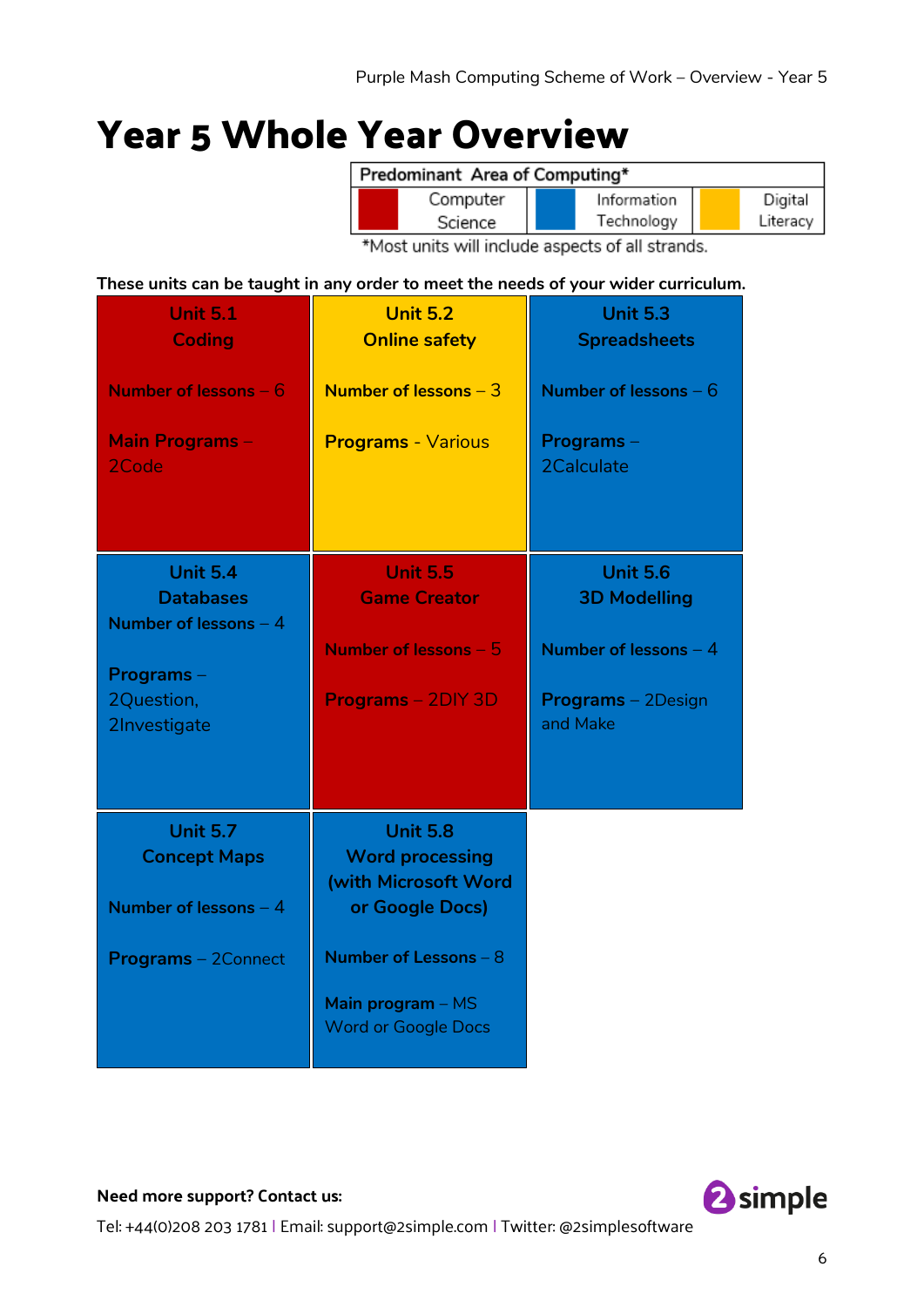# <span id="page-6-0"></span>**Year 5 Unit Overview**

# <span id="page-6-1"></span>**Unit 5.1 – Coding**

| <b>Lesson</b>  | <b>Title</b>                     | <b>Success Criteria</b>                                                                                                                                                                                                       |
|----------------|----------------------------------|-------------------------------------------------------------------------------------------------------------------------------------------------------------------------------------------------------------------------------|
| 1              | <b>Coding Efficiently</b>        | Children can use simplified code to make their<br>$\bullet$<br>programming more efficient.<br>Children can use variables in their code.<br>$\bullet$                                                                          |
|                |                                  | Children can create a simple playable game.<br>$\bullet$                                                                                                                                                                      |
| $\overline{2}$ | Simulating a Physical System     | Children can plan an algorithm modelling the<br>$\bullet$<br>sequence of traffic lights.<br>Children can select the right images to reflect the<br>$\bullet$<br>simulation they are making.                                   |
|                |                                  | Children can use their plan to program the simulation<br>$\bullet$<br>to work in 2Code.                                                                                                                                       |
| 3              | Decomposition and<br>Abstraction | Children can make good attempts to break down<br>$\bullet$<br>their task into smaller achievable steps.                                                                                                                       |
|                |                                  | Children recognise the need to start coding at a basic<br>$\bullet$<br>level of abstraction to remove superfluous details<br>from their program that do not contribute to the aim<br>of the task.                             |
| 4 & 5          | <b>Friction and Functions</b>    | Children can create a program which represents a<br>$\bullet$<br>physical system.                                                                                                                                             |
|                |                                  | Children can create and use functions in their code to<br>$\bullet$<br>make their programming more efficient.                                                                                                                 |
| 6              | <b>Introducing Strings</b>       | Children can create and use strings in programming.<br>$\bullet$<br>Children can set/change variable values appropriately.<br>$\bullet$<br>Children know some ways that text variables can be<br>$\bullet$<br>used in coding. |

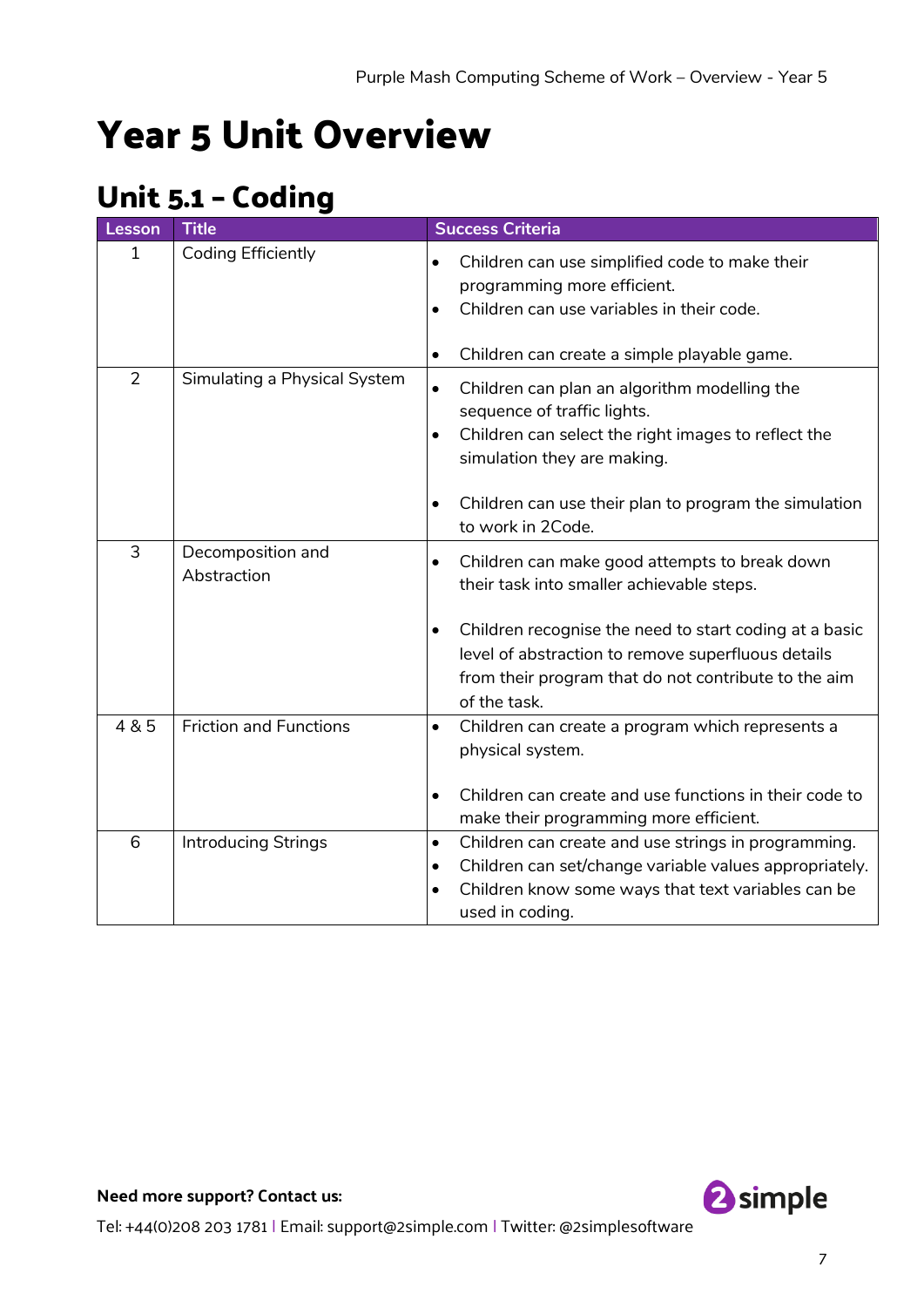### <span id="page-7-0"></span>**Unit 5.2 – Online Safety**

| Lesson | <b>Title</b>                                | <b>Success Criteria</b>                                                                                                                                                                                                                                                                                                                                                                                                                                                                                                                         |
|--------|---------------------------------------------|-------------------------------------------------------------------------------------------------------------------------------------------------------------------------------------------------------------------------------------------------------------------------------------------------------------------------------------------------------------------------------------------------------------------------------------------------------------------------------------------------------------------------------------------------|
| 1      | Responsibilities and Support<br>when Online | Children critically about the information that they<br>share online both about themself and others.<br>Children know who to tell if they are upset by<br>$\bullet$<br>something that happens online.<br>Children can use the SMART rules as a source of<br>guidance when online.                                                                                                                                                                                                                                                                |
| 2      | <b>Protecting Privacy</b>                   | Children think critically about what they share<br>$\bullet$<br>online, even when asked by a usually reliable<br>person to share something.<br>Children have clear ideas about good passwords.<br>$\bullet$<br>Children can see how they can use images and<br>$\bullet$<br>digital technology to create effects not possible<br>without technology.<br>Children have experienced how image<br>$\bullet$<br>manipulation could be used to upset them or<br>others even using simple, freely available tools and<br>little specialist knowledge. |
| 3      | <b>Citing Sources</b>                       | Children can cite all sources when researching and<br>$\bullet$<br>explain the importance of this.<br>Children select keywords and search techniques to<br>$\bullet$<br>find relevant information and increase reliability.                                                                                                                                                                                                                                                                                                                     |
| 4      | Reliability                                 | Children show an understanding of the<br>$\bullet$<br>advantages and disadvantages of different forms<br>of communication and when it is appropriate to<br>use each.                                                                                                                                                                                                                                                                                                                                                                            |

### <span id="page-7-1"></span>**Unit 5.3 - Spreadsheets**

| Lesson | <b>Title</b>                       | <b>Success Criteria</b>                                        |
|--------|------------------------------------|----------------------------------------------------------------|
|        | <b>Conversions of Measurements</b> | Children can create a formula in a spreadsheet to<br>$\bullet$ |
|        |                                    | convert m to cm.                                               |
|        |                                    | Children can apply this to creating a spreadsheet<br>$\bullet$ |
|        |                                    | that converts miles to km and vice versa.                      |
|        | The Count Tool                     | Children can use a spreadsheet to work out which<br>$\bullet$  |
|        |                                    | letters appear most often.                                     |
|        |                                    | Children can use the 'how many' tool.<br>$\bullet$             |
| 3      | Formulae Including the             | Children can use a spreadsheet to work out the<br>$\bullet$    |
|        | <b>Advanced Mode</b>               | area and perimeter of rectangles.                              |

#### **Need more support? Contact us:**



<sup>2</sup>simple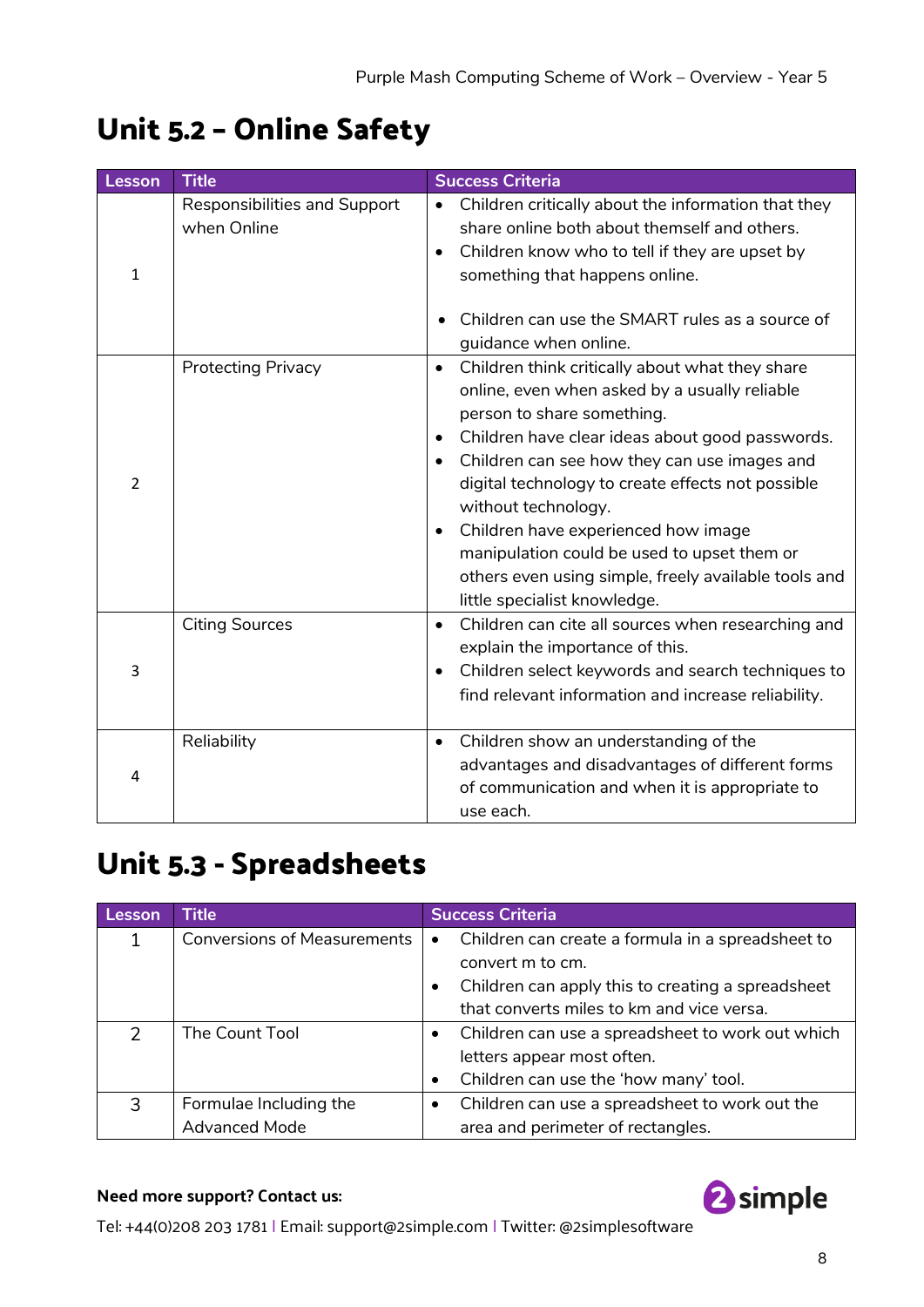|   |                             |           | Children can use these calculations to solve a real- |
|---|-----------------------------|-----------|------------------------------------------------------|
|   |                             |           | life problem.                                        |
| 4 | Using Text Variables to     | $\bullet$ | Children can create simple formulae that use         |
|   | <b>Perform Calculations</b> |           | different variables.                                 |
|   |                             | $\bullet$ | Children can create a formula that will work out     |
|   |                             |           | how many days there are in x number of weeks or      |
|   |                             |           | years.                                               |
| 5 | Event Planning with a       | $\bullet$ | Children can use a spreadsheet to model a real-life  |
|   | Spreadsheet                 |           | situation and come up with solutions that can be     |
|   |                             |           | practically applied.                                 |

### <span id="page-8-0"></span>**Unit 5.4 – Databases**

| Lesson | <b>Title</b>              | Success Criteria                                                                                                                                                                                  |
|--------|---------------------------|---------------------------------------------------------------------------------------------------------------------------------------------------------------------------------------------------|
| 1      | Searching a Database      | Children understand the different ways to search<br>a database.<br>Children can search a database to answer                                                                                       |
|        |                           | questions correctly.                                                                                                                                                                              |
| 2      | Creating a Class Database | Children can design an avatar for a class<br>$\bullet$<br>database.                                                                                                                               |
|        |                           | Children can successfully enter information into a<br>class database.                                                                                                                             |
| 3 & 4  | Creating a Topic Database | Children can create their own database on a<br>chosen topic.<br>Children can add records to their database.<br>Children know what a database field is and can<br>correctly add field information. |
|        |                           | Children understand how to word questions so<br>that they can be effectively answered using a<br>search of their database.                                                                        |

**Need more support? Contact us:**

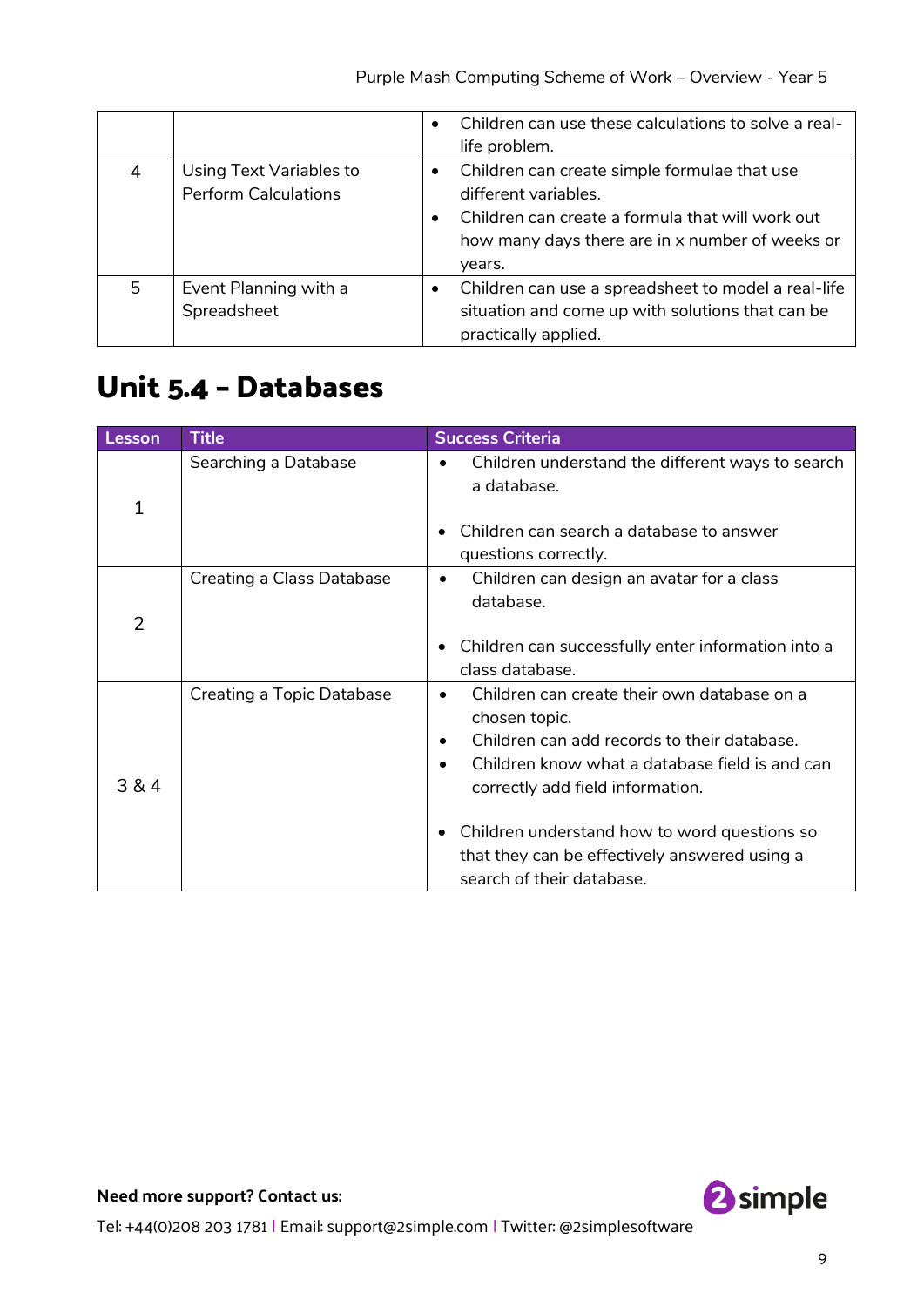### <span id="page-9-0"></span>**Unit 5.5 – Game Creator**

| Lesson         | <b>Title</b>                            | <b>Success Criteria</b>                                                                                                                                                                                                          |
|----------------|-----------------------------------------|----------------------------------------------------------------------------------------------------------------------------------------------------------------------------------------------------------------------------------|
| $\mathbf{1}$   | Setting the scene.                      | Children can review and analyse a computer<br>game.<br>Children can describe some of the elements<br>$\bullet$<br>that make a successful game.<br>Children can begin the process of designing<br>$\bullet$<br>their own game.    |
| 2              | <b>Creating the Game</b><br>Environment | Children can design the setting for their<br>$\bullet$<br>game so that it fits with the selected theme.<br>Children can upload images or use the<br>drawing tools to create the walls, floor, and<br>roof.                       |
| 3              | The Game Quest                          | Children can design characters for their<br>٠<br>game.<br>Children can decide upon, and change, the<br>animations and sounds that the characters<br>make.                                                                        |
| $\overline{4}$ | <b>Finishing and Sharing</b>            | Children can make their game more unique<br>$\bullet$<br>by selecting the appropriate options to<br>maximise the playability.<br>Children can write informative instructions for<br>their game so that other people can play it. |
| 5              | Evaluation                              | Children can evaluate my their own and<br>peers' games to help improve their design for<br>the future.                                                                                                                           |

**Need more support? Contact us:**



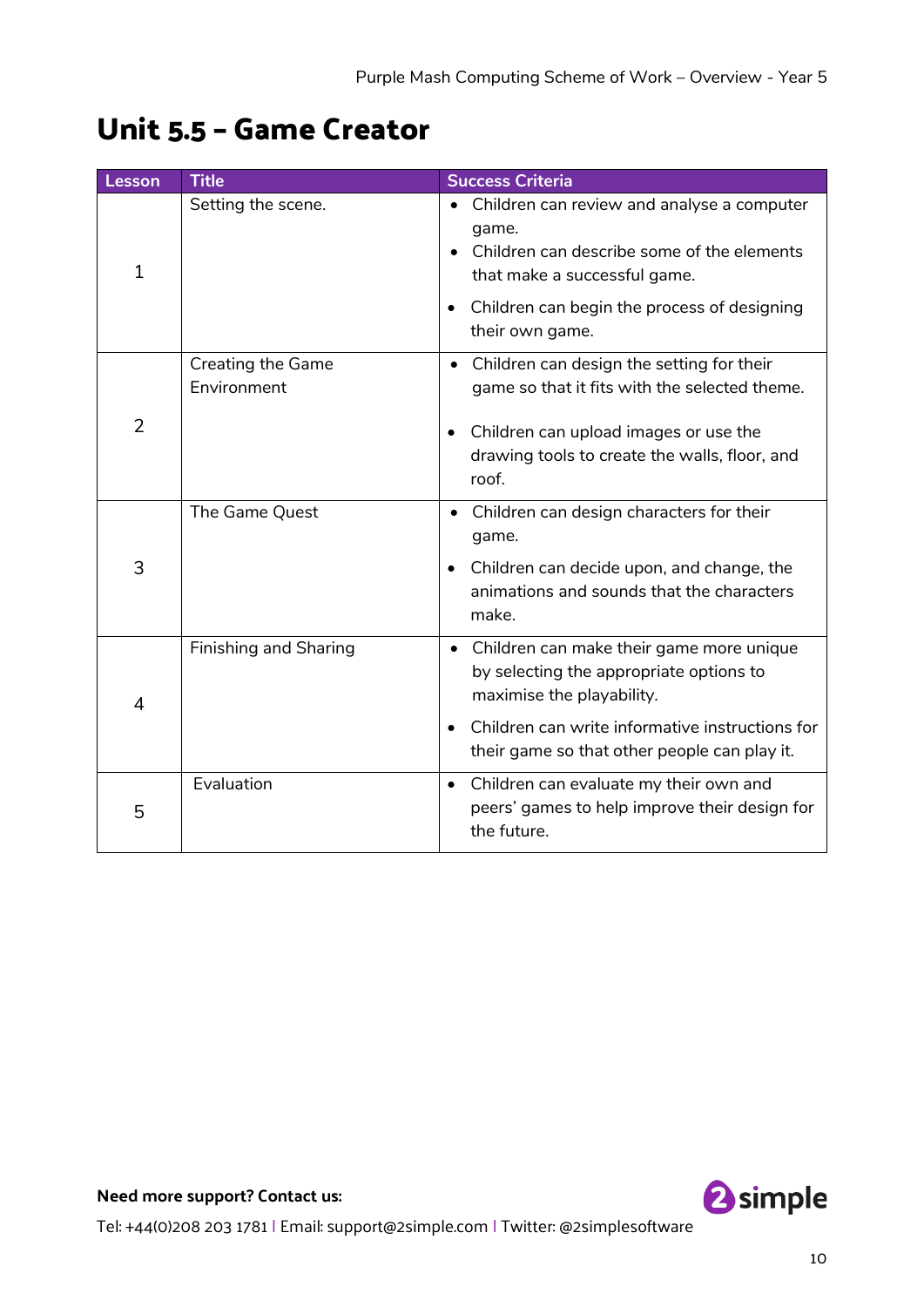### <span id="page-10-0"></span>**Unit 5.6 – 3D Modelling**

| Lesson | <b>Title</b>                 | <b>Success Criteria</b>                                                                                                                                                                                                                    |
|--------|------------------------------|--------------------------------------------------------------------------------------------------------------------------------------------------------------------------------------------------------------------------------------------|
| 1      | Introducing 2Design and Make | Children know what the 2Design and Make<br>٠<br>tool is for.<br>Children can explore the different viewpoints<br>$\bullet$<br>in 2Design and Make whilst designing a<br>building.                                                          |
| 2      | <b>Moving Points</b>         | Children can adapt one of the vehicle models<br>$\bullet$<br>by moving the points to alter the shape of the<br>vehicle while still maintaining its form.                                                                                   |
| 3      | Designing for a Purpose      | Children can explore how to edit the polygon<br>$\bullet$<br>3D models to design a 3D model for a<br>purpose.                                                                                                                              |
| 4      | <b>Printing and Making</b>   | Children can refine one of their designs to<br>٠<br>prepare it for printing.<br>Children can print their design as a 2D net<br>$\bullet$<br>and then created a 3D model.<br>Children can explore the possibilities of 3D<br>٠<br>printing. |

# <span id="page-10-1"></span>**Unit 5.7 – Concept Maps**

| <b>Lesson</b>  | <b>Title</b>                       | <b>Success Criteria</b>                                                                                                                                                       |
|----------------|------------------------------------|-------------------------------------------------------------------------------------------------------------------------------------------------------------------------------|
| 1              | Introduction to Concept<br>Mapping | Children can make connections between<br>thoughts and ideas.<br>Children can see the importance of recording<br>٠<br>concept maps visually.                                   |
| $\overline{2}$ | Using 2Connect                     | Children understand what is meant by<br>$\bullet$<br>'concept maps', 'stage', 'nodes' and<br>'connections.'<br>Children can create a basic concept map.<br>$\bullet$          |
| 3              | 2Connect Story Mode                | Children have used 2 Connect Story Mode to<br>$\bullet$<br>create an informative text.                                                                                        |
| 4              | <b>Collaborative Concept Maps</b>  | Children have used 2Connect collaboratively<br>$\bullet$<br>to create a concept map.<br>Children have used Presentation Mode to<br>present their concept maps to an audience. |

#### **Need more support? Contact us:**

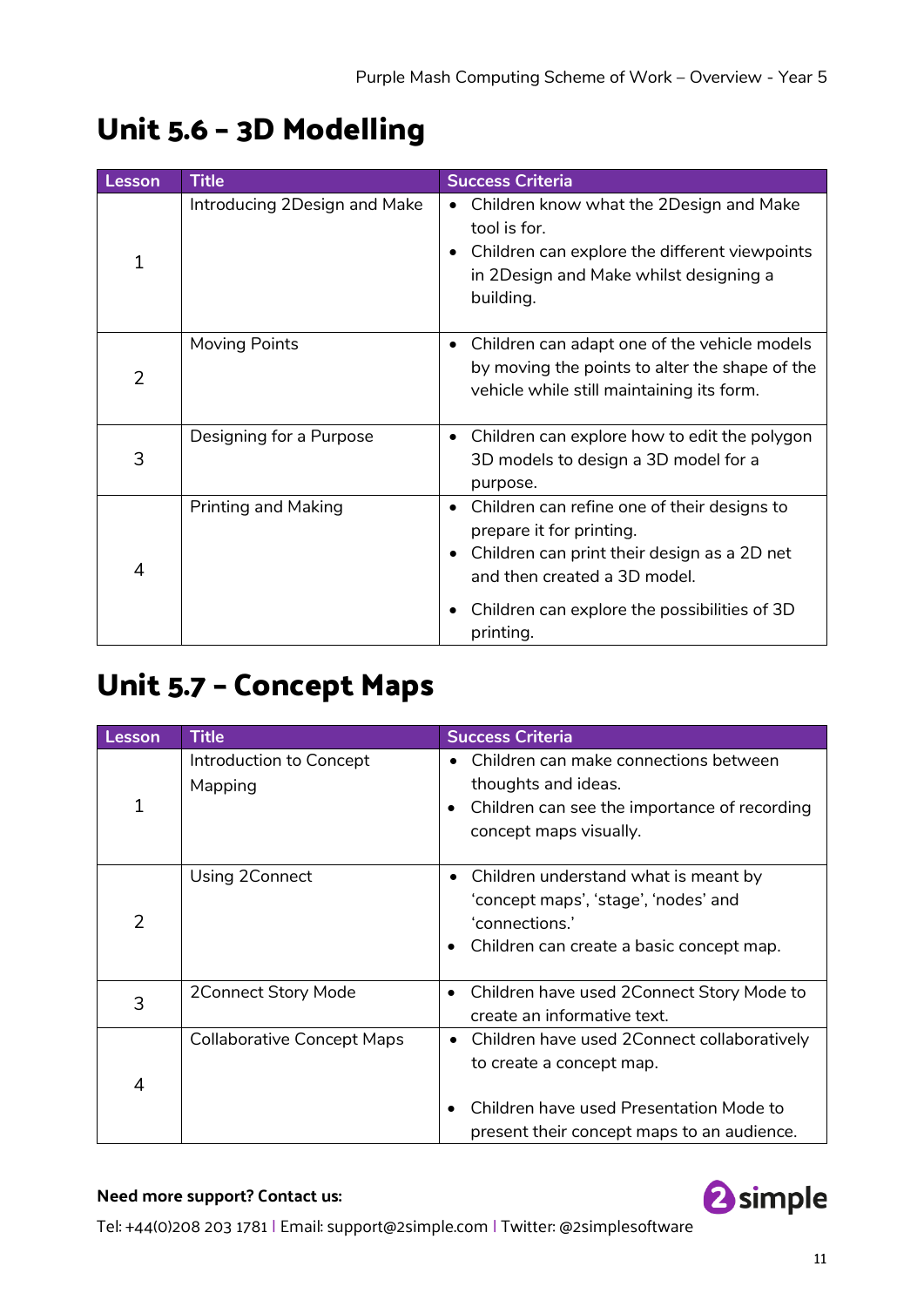### <span id="page-11-0"></span>**Unit 5.8 – Word Processing (with Microsoft Word)**

| Lesson         | <b>Title</b>                                         | <b>Success Criteria</b>                                                                                                                                                                                                                                                                |
|----------------|------------------------------------------------------|----------------------------------------------------------------------------------------------------------------------------------------------------------------------------------------------------------------------------------------------------------------------------------------|
| 1              | Making a Document from a<br><b>Blank Page</b>        | Children know what a word processing tool<br>$\bullet$<br>is for.<br>Children will be able to create a word<br>processing document altering the look of the<br>text and navigating around the document.                                                                                |
| $\overline{2}$ | Inserting Images: Considering<br>Copyright           | Children know how to add images to a word<br>document.<br>Children can edit images to reduce their file<br>٠<br>size.<br>Children know the correct way to search for<br>images that they are permitted to reuse.<br>Children know how to attribute the original<br>artist of an image. |
| 3              | <b>Editing Images in Word</b>                        | Children can edit their images within Word to<br>best present them alongside text.<br>Children understand wrapping of images and<br>text.                                                                                                                                              |
| 4              | Adding the Text                                      | Children can add appropriate text to their<br>$\bullet$<br>document, formatting in a suitable way.<br>Children can use a style set in Word.<br>$\bullet$<br>Children can use bullet points and<br>numbering.                                                                           |
| 5              | <b>Finishing Touches</b>                             | Children can add text boxes and shapes.<br>$\bullet$<br>Children can consider paragraph formatting<br>$\bullet$<br>such as line spacing, drop capitals.<br>Children can add hyperlinks to an external<br>website.<br>Children can add an automated contents<br>page.                   |
| 6              | <b>Presenting Information Using</b><br><b>Tables</b> | Children can add tables to present<br>$\bullet$<br>information.                                                                                                                                                                                                                        |

#### **Need more support? Contact us:**

Tel: +44(0)208 203 1781 | Email: support@2simple.com | Twitter: @2simplesoftware

<sup>2</sup>simple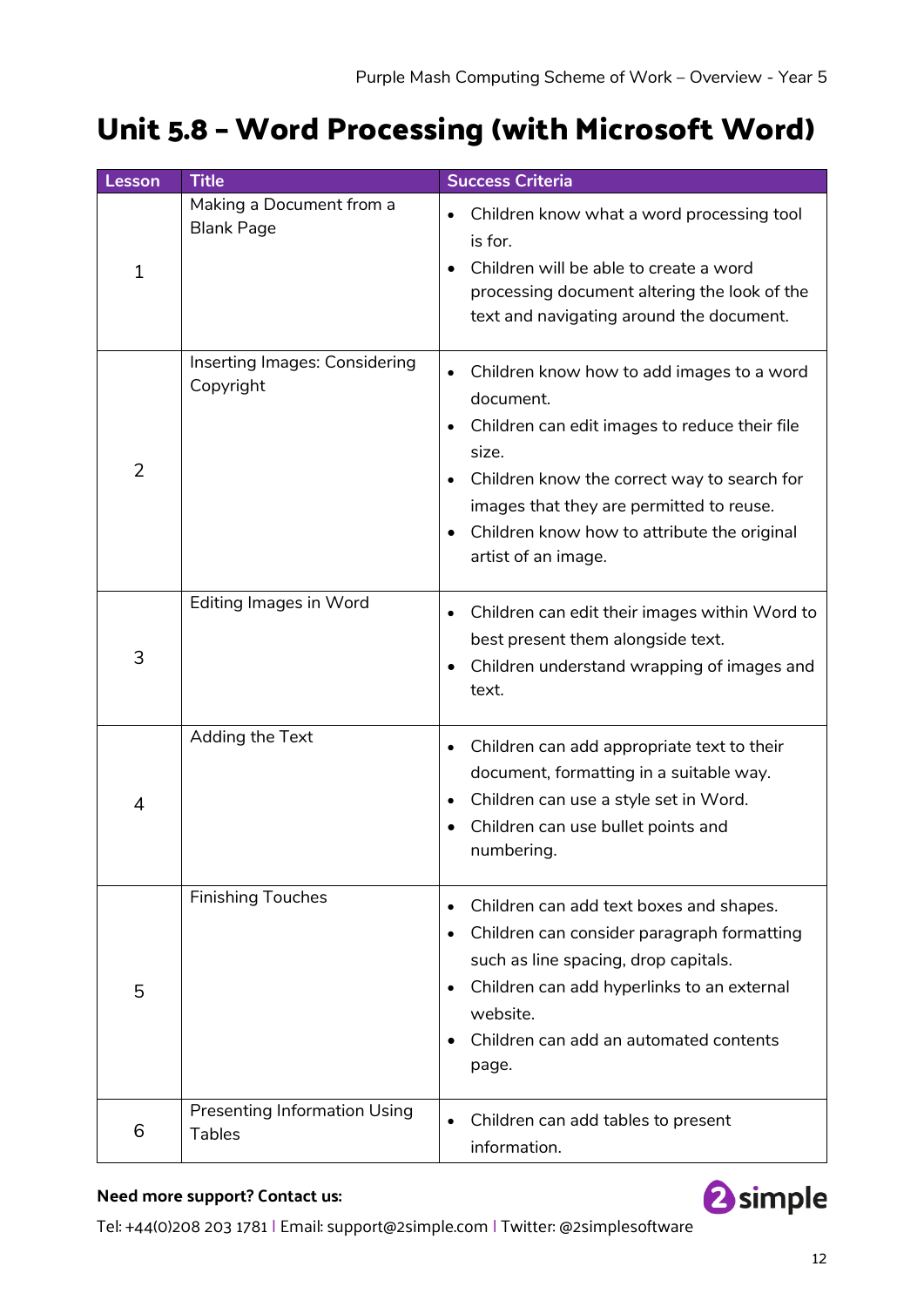|   |                                       | Children can edit properties of tables<br>$\bullet$<br>including borders, colours, merging cells,<br>adding and removing rows and columns.<br>Children can add word art for a heading.<br>$\bullet$ |
|---|---------------------------------------|-----------------------------------------------------------------------------------------------------------------------------------------------------------------------------------------------------|
| 7 | Writing a Letter Using a<br>Template  | Children can use a Word template and edit it<br>appropriately.                                                                                                                                      |
| 8 | Presenting Information -<br>Newspaper | Children can format a page using a<br>$\bullet$<br>combination of images, headers and columns.                                                                                                      |

## <span id="page-12-0"></span>**Unit 5.8 – Word Processing (with Google Docs)**

| Lesson         | <b>Title</b>                                  | <b>Success Criteria</b>                                                                                                                                                                                                                                               |
|----------------|-----------------------------------------------|-----------------------------------------------------------------------------------------------------------------------------------------------------------------------------------------------------------------------------------------------------------------------|
| $\mathbf{1}$   | Making a Document from a<br><b>Blank Page</b> | Children know what a word processing tool<br>$\bullet$<br>is for.<br>Children will be able to create a word<br>$\bullet$<br>processing document, altering the look of the<br>text and navigating around the document.                                                 |
| $\overline{2}$ | Inserting Images: Considering<br>Copyright    | Children know how to add images to a<br>$\bullet$<br>document.<br>Children know the correct way to search for<br>$\bullet$<br>images that they are permitted to reuse.<br>Children know how to attribute the original<br>$\bullet$<br>artist of an image.             |
| 3              | <b>Editing Images</b>                         | Children can edit their images within Docs to<br>$\bullet$<br>best present them alongside text.<br>Children understand wrapping of images and<br>$\bullet$<br>text.                                                                                                   |
| 4              | Adding the Text                               | Children can add appropriate text to their<br>$\bullet$<br>document, formatting in a suitable way.<br>Children can use styles to format a document.<br>$\bullet$<br>Children can use bullet points and<br>$\bullet$<br>numbering.                                     |
| 5              | <b>Finishing Touches</b>                      | Children can add text boxes and shapes.<br>$\bullet$<br>Children can use page breaks, headers and<br>$\bullet$<br>footers.<br>Children can add hyperlinks to places in the<br>document and to an external website.<br>Children can add an automated contents<br>page. |

#### **Need more support? Contact us:**

Tel: +44(0)208 203 1781 | Email: support@2simple.com | Twitter: @2simplesoftware

<sup>2</sup>simple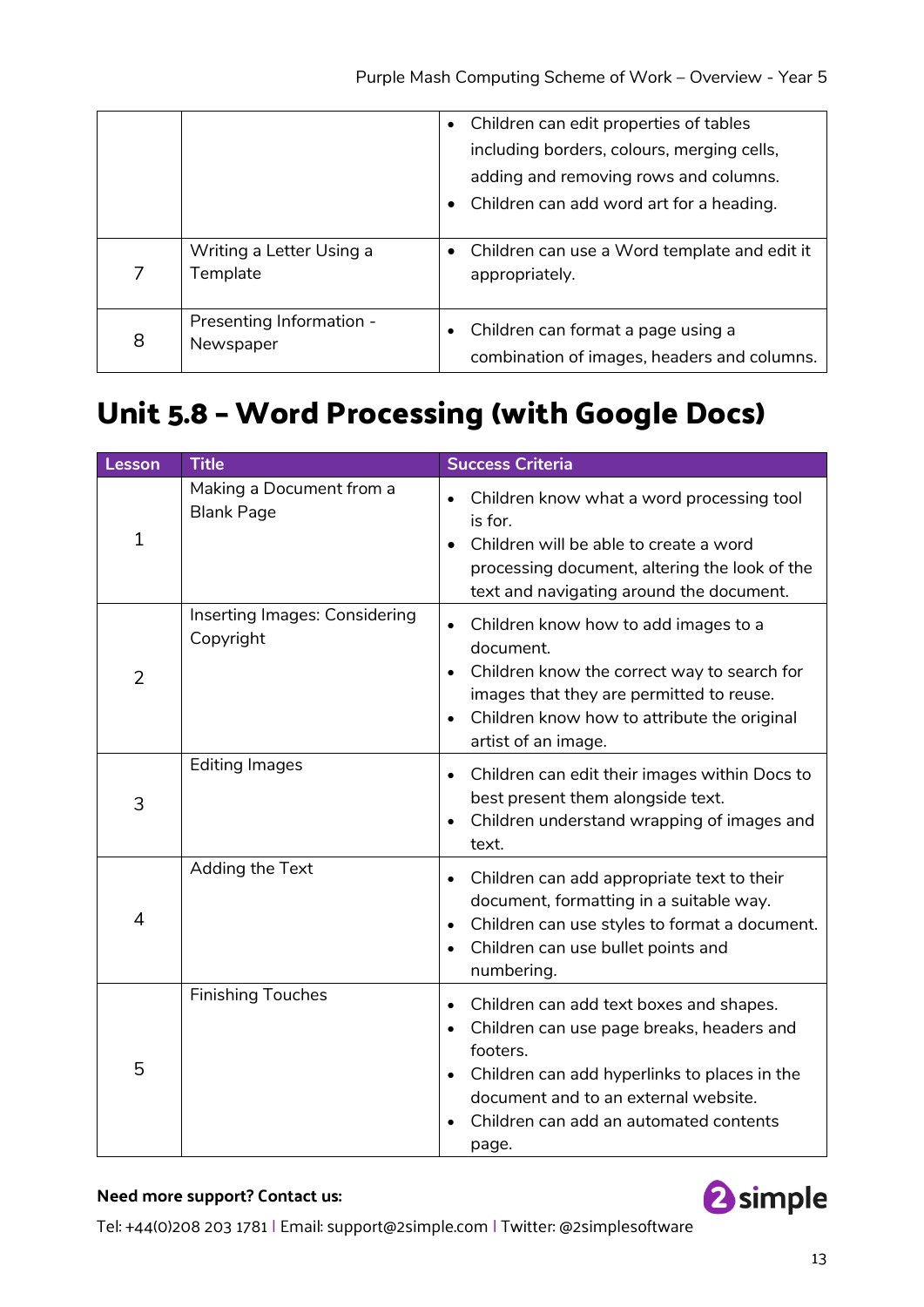| 6 | <b>Sharing Files</b>                                 | Children can share their documents with<br>selected users.<br>Children understand the different<br>permissions when sharing in Google docs.<br>Children can share using a share link.<br>$\bullet$                                                                                                                                                                  |
|---|------------------------------------------------------|---------------------------------------------------------------------------------------------------------------------------------------------------------------------------------------------------------------------------------------------------------------------------------------------------------------------------------------------------------------------|
| 7 | <b>Presenting Information Using</b><br><b>Tables</b> | Children can create a vector drawing in their<br>$\bullet$<br>document.<br>Children can add tables to present<br>$\bullet$<br>information.<br>Children can edit properties of tables<br>$\bullet$<br>including borders, colours, merging cells,<br>adding and removing rows and columns.                                                                            |
| 8 | Writing a Letter Using a<br>Template                 | Children can use a template and edit it<br>$\bullet$<br>appropriately.<br>Children can use the spelling and grammar<br>tools built into Google docs.<br>(Optional) Children know how to save a<br>$\bullet$<br>document as a pdf and the reasons for doing<br>this.<br>(Optional) Children know how to print their<br>٠<br>documents and can print ranges of pages. |



**Need more support? Contact us:**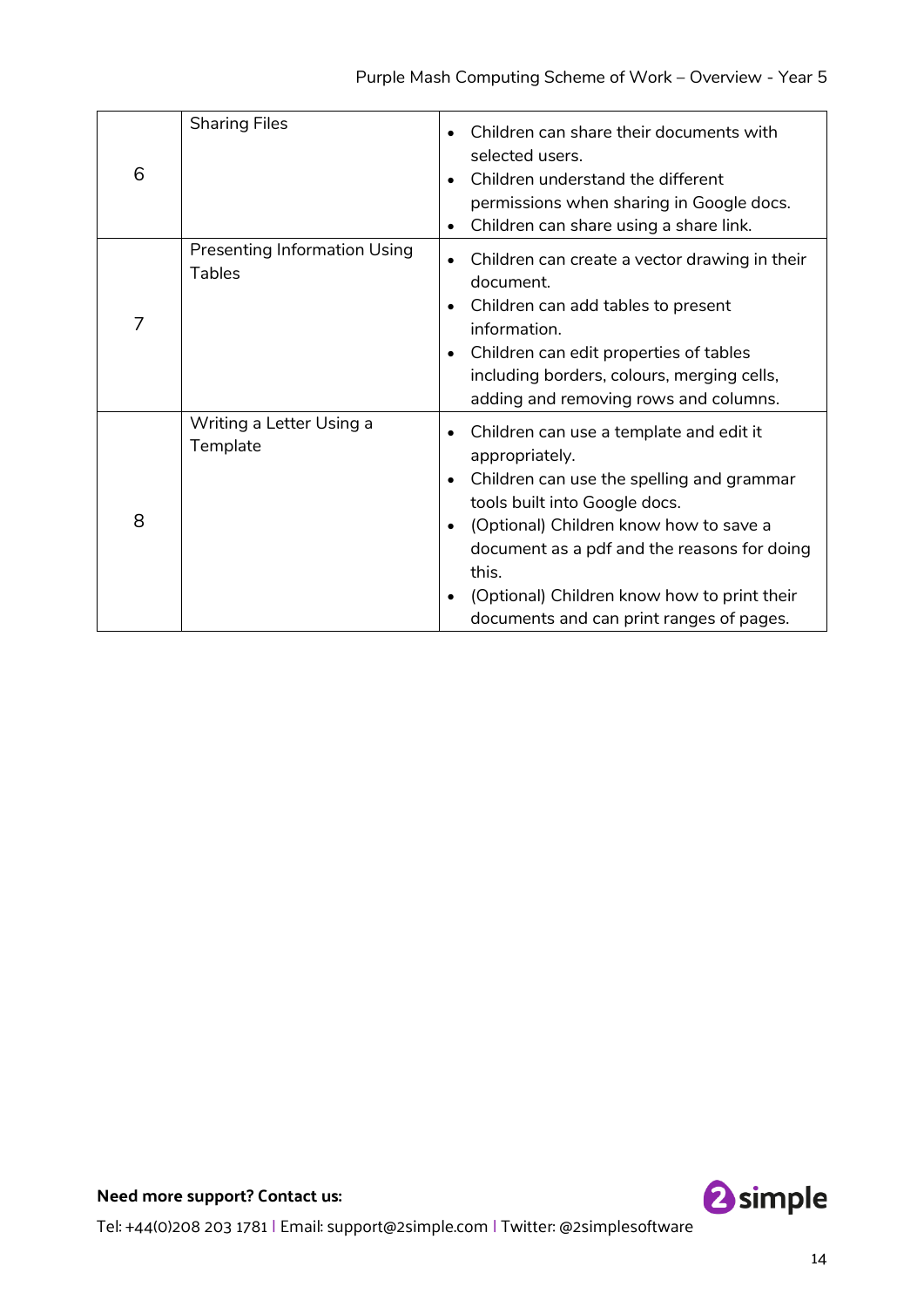# **English National Curriculum Objectives (Key Stage 2)**

| <b>National Curriculum Objective</b>                                             | <b>Strand</b>                 | <b>Units</b>                            |
|----------------------------------------------------------------------------------|-------------------------------|-----------------------------------------|
| Design, write and debug programs that accomplish specific goals, including       | <b>Computer Science</b>       | 5.1                                     |
| controlling or simulating physical systems; solve problems by decomposing        |                               | 5.5                                     |
| them into smaller parts.                                                         |                               |                                         |
| Use sequence, selection and repetition in programs; work with variables and      | <b>Computer Science</b>       | 5.1                                     |
| various forms of input and output.                                               |                               |                                         |
| Use logical reasoning to explain how some simple algorithms work and to          | <b>Computer Science</b>       | 5.1                                     |
| detect and correct errors in algorithms and programs.                            |                               |                                         |
| Understand computer networks, including the Internet; how they can provide       | <b>Computer Science</b>       | 5.2                                     |
| multiple services, such as the World Wide Web; and the opportunities they        |                               |                                         |
| offer for communication and collaboration.                                       |                               |                                         |
| Use search technologies effectively, appreciate how results are selected and     | <b>Information Technology</b> | Various                                 |
| ranked, and be discerning in evaluating digital content.                         |                               | Search technologies are taught more     |
|                                                                                  |                               | specifically in unit 4.7. Children will |
|                                                                                  |                               | utilize this knowledge in many          |
|                                                                                  |                               | Internet based sessions in all areas    |
|                                                                                  |                               | of the curriculum.                      |
| Select, use and combine a variety of software (including internet services) on a | Information Technology        | 5.1<br>5.3                              |
| range of digital devices to design and create a range of programs, systems and   |                               | 5.5<br>5.4                              |
| content that accomplish given goals, including collecting, analysing, evaluating |                               | 5.6<br>5.7                              |
| and presenting data and information.                                             |                               | 5.8                                     |
| Use technology safely, respectfully and responsibly; recognise                   | <b>Digital Literacy</b>       | 5.2 and discussed in other units        |
| acceptable/unacceptable behaviour; identify a range of ways to report concerns   |                               |                                         |
| about content and contact.                                                       |                               |                                         |

#### <span id="page-14-0"></span>**Need more support? Contact us:**

**2** simple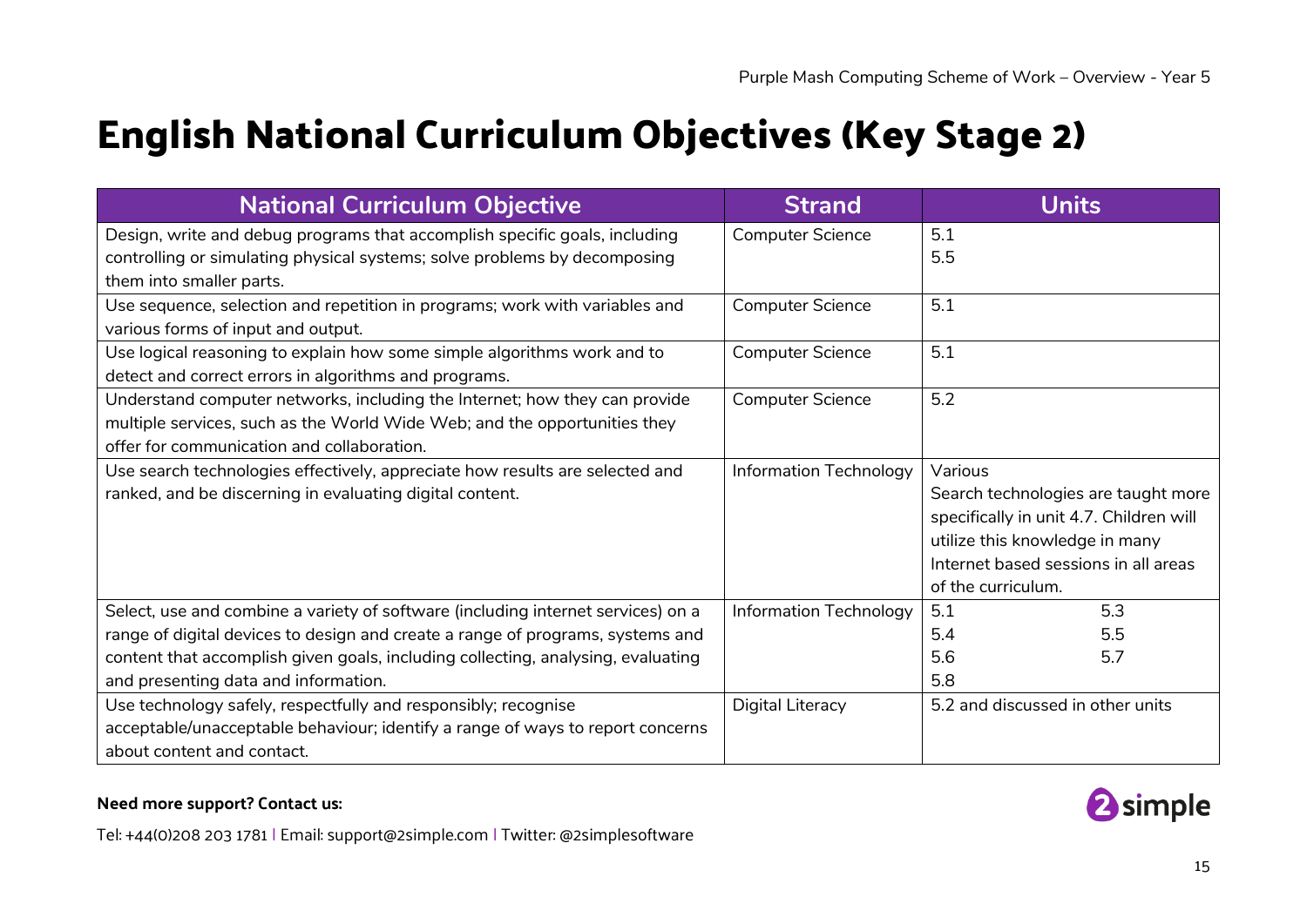# **Welsh Digital Competence Framework**

| <b>Strand</b> | <b>Element</b>             | <b>Objective</b>                                                                                             | <b>Units Covered</b>                               |
|---------------|----------------------------|--------------------------------------------------------------------------------------------------------------|----------------------------------------------------|
| Citizenship   | Identity, image            | (Learners are able to):<br>Talk about the impact that the digital content created can                        | 5.2                                                |
|               | and reputation             | have.                                                                                                        |                                                    |
|               |                            | Explain why it is important to discuss their use of                                                          | 5.2                                                |
|               |                            | technology with an adult.                                                                                    |                                                    |
|               |                            | Maintain secure passwords on a regular basis applying                                                        | 5.2                                                |
|               |                            | the characteristics of strong passwords and refrain from                                                     |                                                    |
|               |                            | using the same password more than once                                                                       |                                                    |
|               | Health and<br>well-being   | Understand the advantages, disadvantages, permissions<br>and purposes of altering an image digitally and the | 5.2                                                |
|               |                            | reasons for this.                                                                                            | 5.5                                                |
|               |                            |                                                                                                              |                                                    |
|               | Digital rights,            | Cite all sources when researching and explain the                                                            | 5.2                                                |
|               | licensing and<br>ownership | importance of this.                                                                                          |                                                    |
|               | Online                     | Understand that photographs can be edited digitally and                                                      | 5.2                                                |
|               | behaviour and              | the rights and permissions associated with this.                                                             |                                                    |
|               | cyberbullying              | Demonstrate appropriate online behaviour and apply a                                                         | 5.2 Also as part of blogging about their work in   |
|               |                            | range of strategies to protect themselves and others from                                                    | various units.                                     |
|               |                            | possible online dangers, bullying and inappropriate                                                          |                                                    |
|               |                            | behaviour                                                                                                    |                                                    |
| Interacting   | Communication              | Exchange online communication with other learners in                                                         | Most Units                                         |
| and           |                            | one or more languages, making use of a growing range of                                                      | Most children will successfully exchange online    |
| collaborating |                            | available features.                                                                                          | communication with other learners for a variety of |

#### <span id="page-15-0"></span>**Need more support? Contact us:**

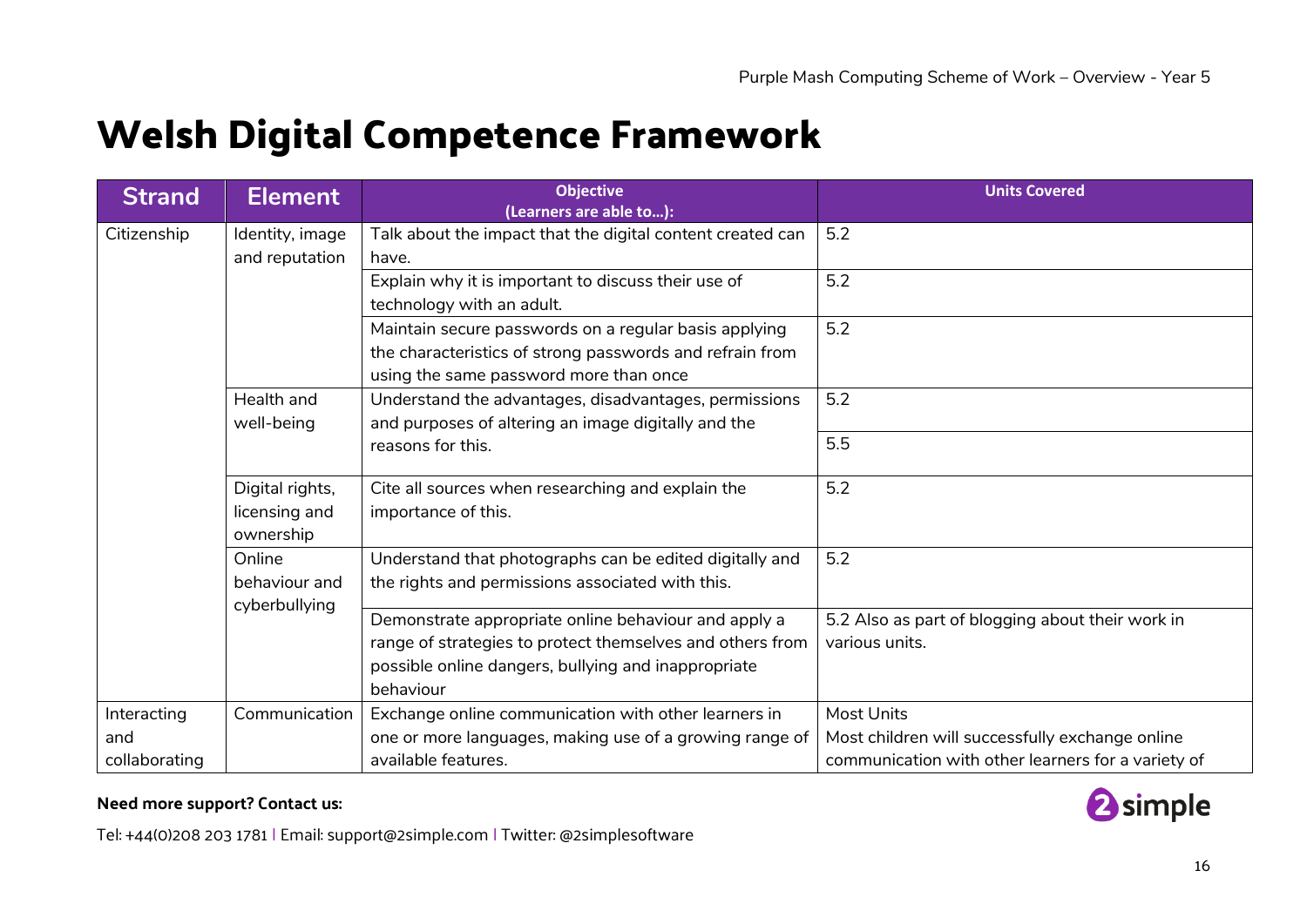|           |               |                                                            | purposes, using a range of Purple Mash tools such as     |
|-----------|---------------|------------------------------------------------------------|----------------------------------------------------------|
|           |               |                                                            | 2Email, 2Blog, collaborative functionality e.g. 2Dos,    |
|           |               |                                                            | 2Connect and 2Investige. Their skill at using more       |
|           |               |                                                            | advanced features such as searching for 2Dos.            |
|           |               | Show an understanding of the advantages and                | 5.2                                                      |
|           |               | disadvantages of different forms of communication and      |                                                          |
|           |               | when it is appropriate to use each.                        |                                                          |
|           | Collaboration | Work with others to create an online collaborative project | 5.7                                                      |
|           |               | for a specific purpose, sharing and appropriately setting  |                                                          |
|           |               | permissions for other                                      |                                                          |
|           | Storing and   | Back up files to a second or third storage device          | Through Blogging covered in several units.               |
|           | sharing       |                                                            | Using Purple Mash collaborative tools.                   |
|           |               |                                                            | Throughout Purple Mash, most children will               |
|           |               |                                                            | understand that as well as files being stored in the     |
|           |               |                                                            | cloud, they can also be downloaded and backed up         |
|           |               |                                                            | locally, on a network or on a portable device.           |
|           |               | Search for a specific file                                 | <b>Most Units</b>                                        |
|           |               |                                                            | Most children will be able to use the search feature in  |
|           |               |                                                            | the 'My Work' area to find files that meet a specific    |
|           |               |                                                            | search criteria e.g. name of file, date (if used to name |
|           |               |                                                            | the file), subject etc.                                  |
|           |               | Upload files from a local drive to online storage.         | <b>Most Units</b>                                        |
|           |               |                                                            | Most children can use the image upload feature in        |
|           |               |                                                            | various tools used for example: (Unit-5.4-2Investigate,  |
|           |               |                                                            | 5.3- 2calculate, 5.6- 2DIY3D and 5.7-2connect) to        |
|           |               |                                                            | upload an image from a local drive to Purple Mash.       |
| Producing |               | Create a written plan using a template provided.           | 5.1<br>5.5                                               |
|           |               |                                                            | 5.6<br>5.8                                               |

#### **Need more support? Contact us:**

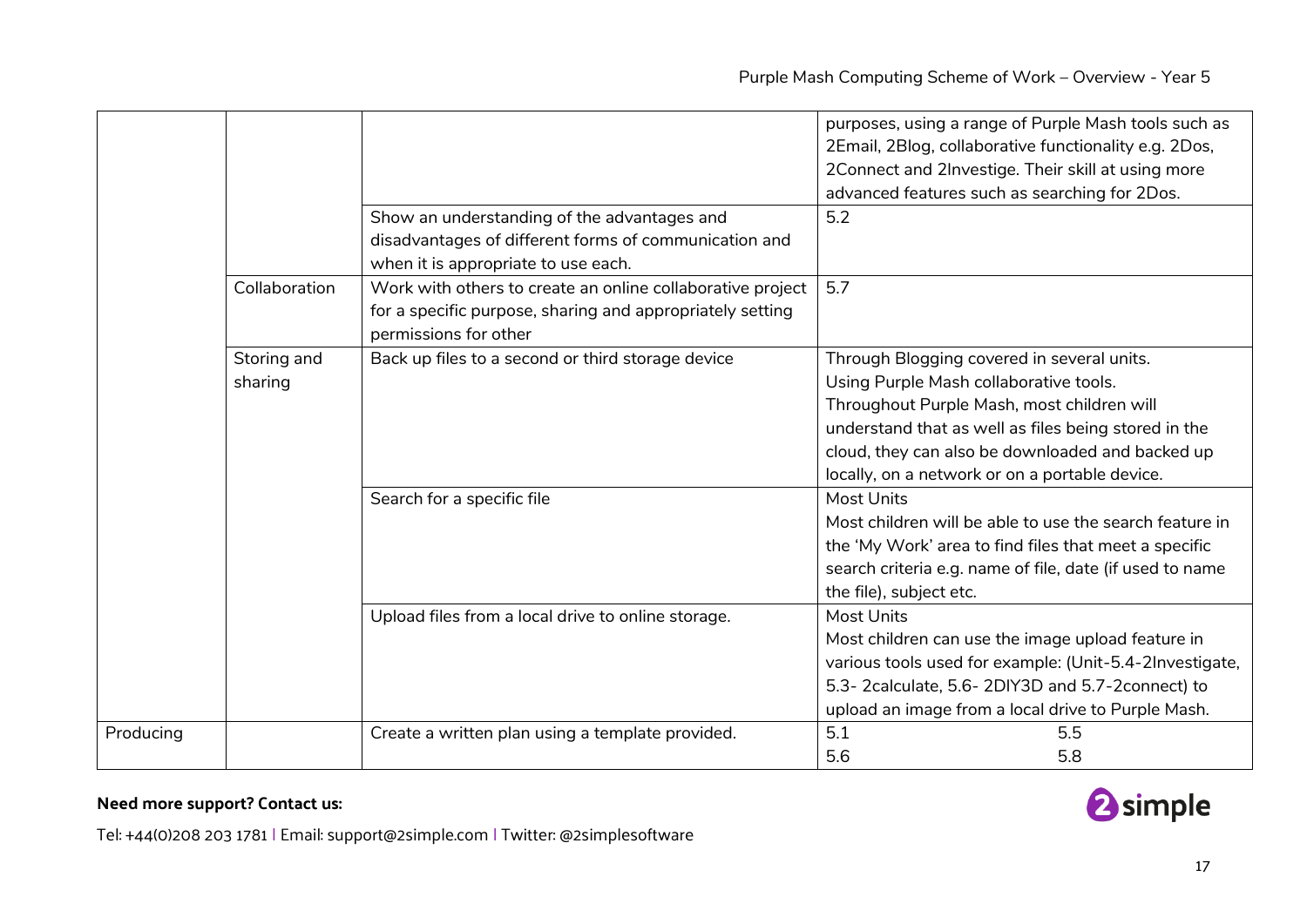#### Purple Mash Computing Scheme of Work – Overview - Year 5

|               | Planning,      | Adjust keywords and search techniques to find relevant        | 5.2,              |                                                        |
|---------------|----------------|---------------------------------------------------------------|-------------------|--------------------------------------------------------|
|               | sourcing and   | information; begin to reference sources used in their         |                   |                                                        |
|               | searching      | work; consider if the content is reliable.                    |                   |                                                        |
|               | Creating       | Combine a range of multimedia components to produce           | 5.1               | 5.5                                                    |
|               |                | an appropriate outcome.                                       | 5.8               |                                                        |
|               |                | Create, collect and combine a range of text, image,           | 5.1               | 5.5                                                    |
|               |                | sound, animation and video for selected purposes.             | 5.1               | 5.3                                                    |
|               | Evaluating and | Explain reasons for layout and content of own work            | 5.4               | 5.5                                                    |
|               | improving      |                                                               | 5.6               | 5.7                                                    |
|               |                |                                                               | 5.8               |                                                        |
|               |                | Comment on reasons for layout                                 | 5.1               | 5.3                                                    |
|               |                |                                                               | 5.4               | 5.5                                                    |
|               |                |                                                               | 5.6               | 5.7                                                    |
|               |                |                                                               | 5.8               |                                                        |
|               |                | Invite feedback/responses from others                         | 5.1               | 5.3                                                    |
|               |                |                                                               | 5.4               | 5.5                                                    |
|               |                |                                                               | 5.6               | 5.7                                                    |
|               |                |                                                               | 5.8               |                                                        |
|               |                | Create groups and share work between them to allow            | <b>Most Units</b> |                                                        |
|               |                | review of work.                                               |                   | Opportunities exist in all units for children to share |
|               |                |                                                               |                   | work between them, both electronically or physically,  |
|               |                |                                                               |                   | and use this sharing as an opportunity to review       |
|               |                |                                                               | others' work.     |                                                        |
| Data and      | Problem        | Design simple sequences of instructions (algorithms)          | 5.1               |                                                        |
| Computational | solving and    | including the use of Boolean values (i.e. yes/no/true/false), |                   |                                                        |
| Thinking      | modelling      | e.g. within the algorithm, demonstrate the correct use of     |                   |                                                        |
|               |                | Boolean values giving an either/or response.                  |                   |                                                        |

#### **Need more support? Contact us:**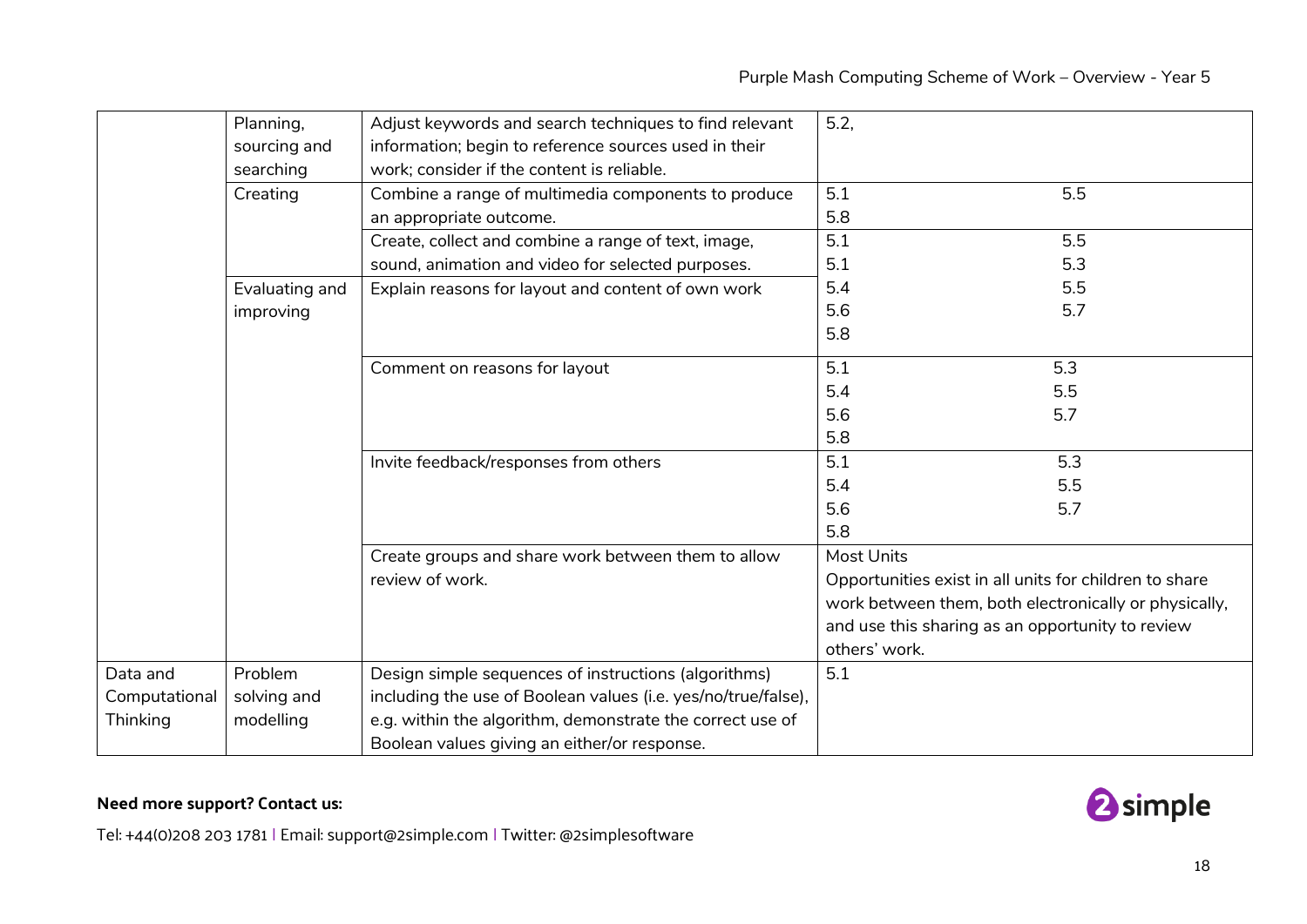#### Purple Mash Computing Scheme of Work – Overview - Year 5

| Data and    | Create, explore and analyse data sets, highlighting | <u>J.J</u> |
|-------------|-----------------------------------------------------|------------|
| information | relationships within them                           | D.4        |
| literacy    |                                                     |            |

**Need more support? Contact us:**

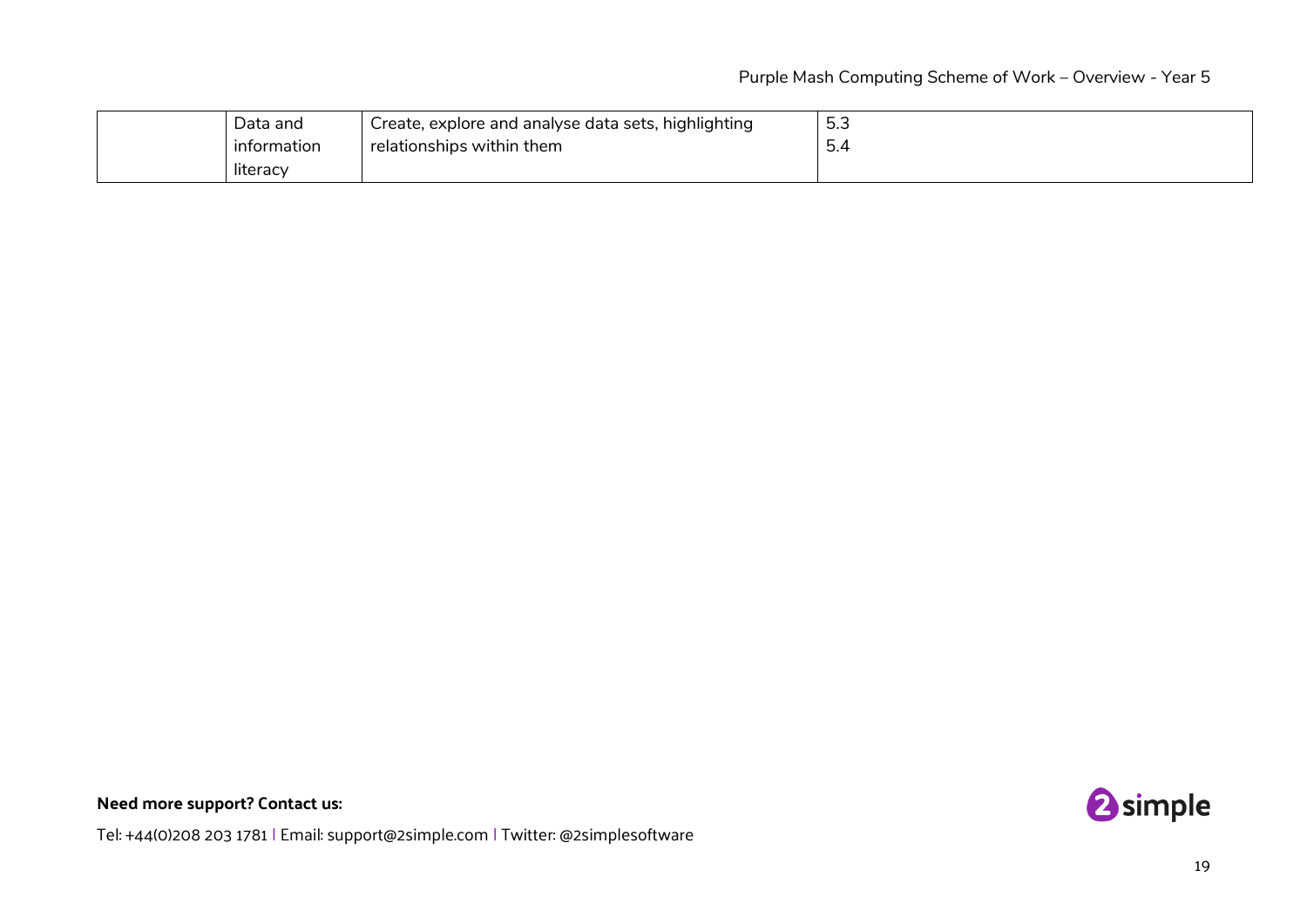# <span id="page-19-0"></span>**Northern Ireland Levels of Progression and Desirable Features**

|                | <b>Objective</b>                                   | <b>Units Covered</b> |
|----------------|----------------------------------------------------|----------------------|
| Explore        | Access, select, interpret and research information | 5.2                  |
|                | from safe and reliable sources.                    |                      |
|                | Investigate, make predictions and solve problems   | 5.1, 5.3, 5.4, 5.7   |
|                | through interaction with digital tools.            |                      |
| <b>Express</b> | Create, develop, present and publish ideas and     | All units            |
|                | information responsibly using a range of digital   |                      |
|                | media and manipulate a range of assets to produce  |                      |
|                | multimedia.                                        |                      |
| Exchange       | Communicate safely and responsibly using a range   | All units            |
|                | of contemporary digital methods and tools,         |                      |
|                | exchanging, sharing, collaborating and developing  |                      |
|                | ideas digitally.                                   |                      |
| Evaluate       | Talk about, review and make improvements to        | All units            |
|                | work, reflecting on the process and outcome, and   |                      |
|                | consider the sources and resources used, including |                      |
|                | safety, reliability and acceptability.             |                      |
| Exhibit        | Manage and present their stored work and           | <b>All Units</b>     |
|                | showcase their learning across the curriculum,     |                      |
|                | using ICT safely and responsibly.                  |                      |

| <b>Desirable Features</b>   | <b>Units Covered</b>                        |
|-----------------------------|---------------------------------------------|
| Desktop Publishing          | 5.5, 5.6, 5.7, 5.8                          |
| <b>Film and Animation</b>   | 5.5                                         |
| Interactive Design          | 5.1, 5.5                                    |
| Managing data               | 5.4                                         |
| Music and Sound             | See unit 2.7                                |
| <b>Online Communication</b> | Use of 2dos and blogging as part of lessons |
| Presenting                  | 5.5, 5.6, 5.7, 5.8                          |
| Working with Images         | 5.5, 5.6, 5.8                               |

**Need more support? Contact us:**

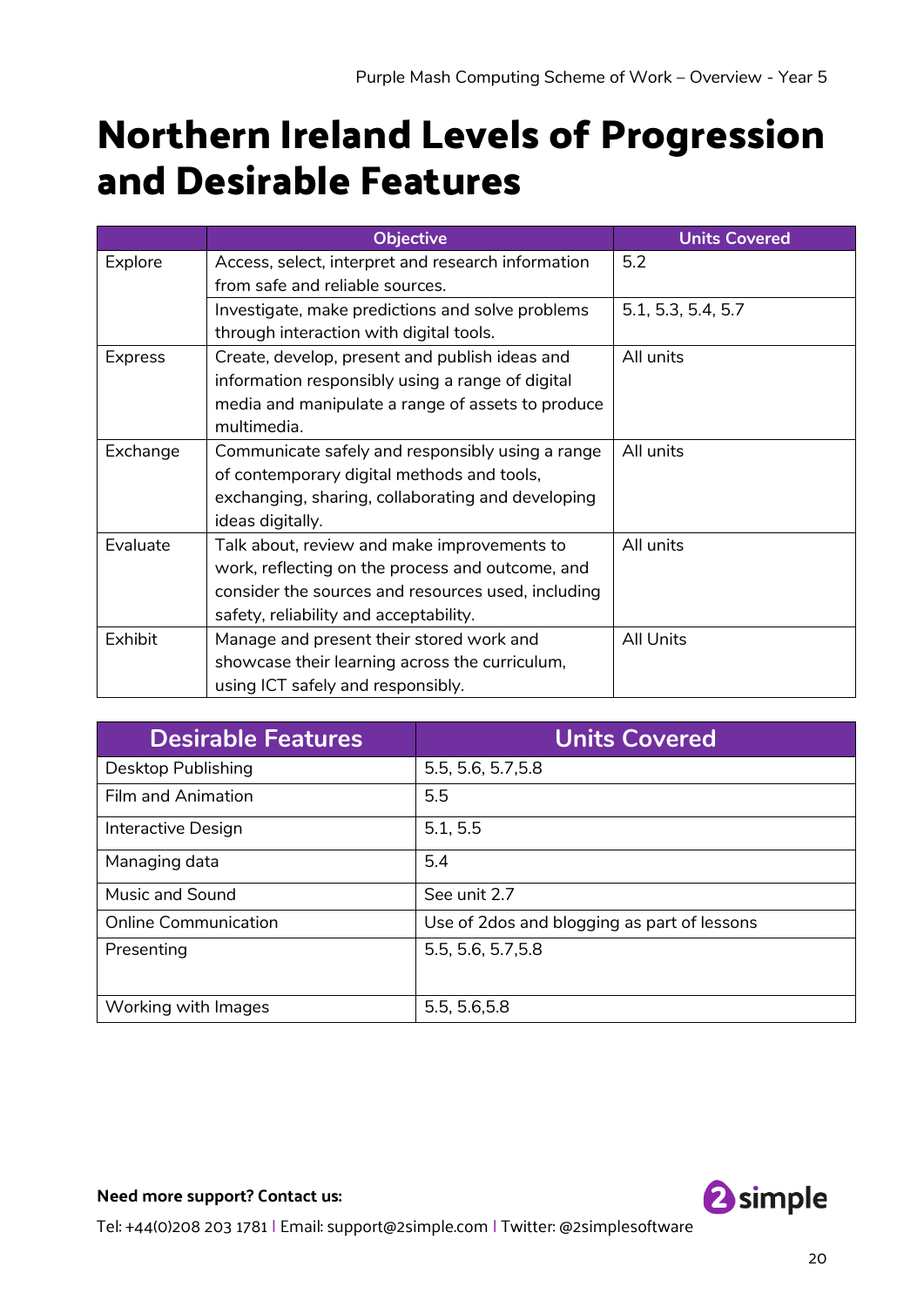# <span id="page-20-0"></span>**Scottish Curriculum for Excellence (Second Level)**

| <b>Technological developments in society</b>               | <b>Units Covered</b>            |
|------------------------------------------------------------|---------------------------------|
| When exploring technologies in the world around me, I      | 5.5, 5.6                        |
| can use what I learn to help to design or improve my       |                                 |
| ideas or products.                                         |                                 |
| I can investigate how an everyday product has changed      |                                 |
| over time to gain an awareness of the link between         |                                 |
| scientific and technological developments                  |                                 |
| Having analysed how lifestyle can impact on the            |                                 |
| environment and Earth's resources, I can make              |                                 |
| suggestions about how to live in a more sustainable        |                                 |
| way.                                                       |                                 |
| I can investigate the use and development of renewable     |                                 |
| and sustainable energy to gain an awareness of their       |                                 |
| growing importance in Scotland or beyond.                  |                                 |
| <b>ICT to enhance learning</b>                             | <b>Units Covered</b>            |
| As I extend and enhance my knowledge of features of        | By covering a variety of units. |
| various types of software, including those which help      |                                 |
| find, organise, manage and access information, I can       |                                 |
| apply what I learn in different situations.                |                                 |
| I can access, retrieve and use information from electronic | By covering a variety of units. |
| sources to support, enrich or extend learning in different |                                 |
| contexts.                                                  |                                 |
| Throughout all my learning, I can use search facilities of | By covering a variety of units. |
| electronic sources to access and retrieve information,     |                                 |
| recognising the importance this has in my place of         |                                 |
| learning, at home and in the workplace.                    |                                 |
| I explore and experiment with the features and functions   | By covering a variety of units. |
| of computer technology and I can use what I learn to       |                                 |
| support and enhance my learning in different contexts.     |                                 |
| I can create, capture and manipulate sounds, text and      | By covering a variety of units. |
| images to communicate experiences, ideas and               |                                 |
| information in creative and engaging ways.                 |                                 |
| <b>Computing science contexts for developing</b>           | <b>Units Covered</b>            |
| technological skills and knowledge                         |                                 |
| I am developing my knowledge and use of safe and           | 5.2                             |
| acceptable conduct as I use different technologies to      |                                 |
| interact and share experiences, ideas and information      |                                 |
| with others                                                |                                 |

#### **Need more support? Contact us:**

Tel: +44(0)208 203 1781 | Email: support@2simple.com | Twitter: @2simplesoftware

<sup>2</sup>simple